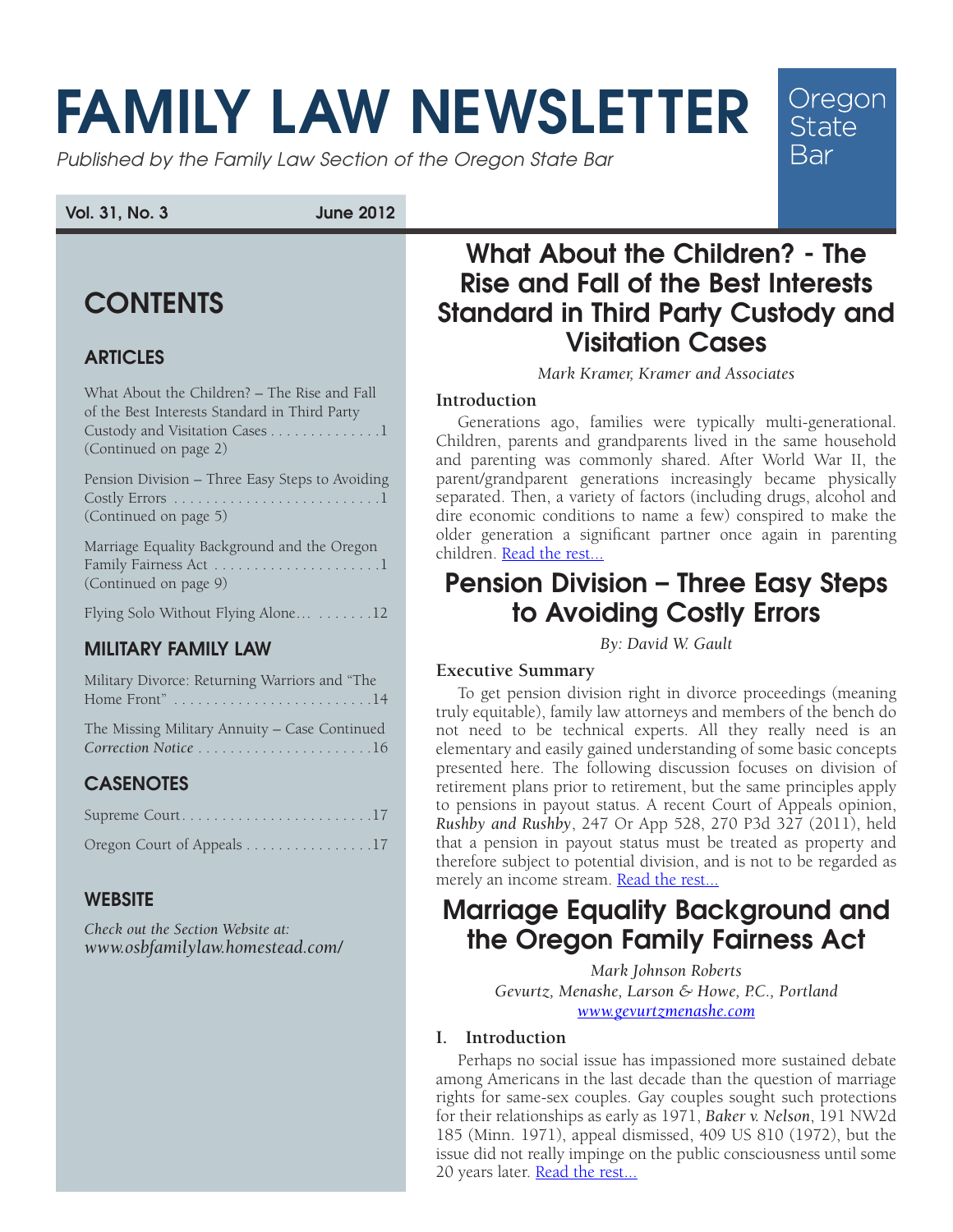# Editor's Note

<span id="page-1-0"></span>It is exciting to bring you this month's issue of the newsletter with five outstanding articles, an announcement and a correction from one of last year's articles. It is difficult to determine how to lead off the newsletter this month so we are listing three articles as leads on the front page with hyperlinks to the full article inside.

We have been bringing you regular articles on military family law subjects now for some time and as these articles are becoming regular features we have named a section for them called The Military Family Law Feature. As long as those articles keep coming look for that feature section each issue.

I want to again thank these authors for submitting such great materials. I hope you have a chance to read each and every article and by all means save them for future reference.

Daniel R. Murphy *Editor*

#### *What About the Children?* – *The Rise and Fall of the Best Interests Standard in Third Party Custody and Visitation Cases (Continued from Page 1)*

Today, grandparents, foster parents, and other thirdparties play an increasing role in the care of children, statewide and nationally. "One child in 10 in the United States lives with a grandparent, a share that increased slowly and steadily over the past decade before rising sharply from 2007 to 2008, the first year of the Great Recession."1 About four-in-ten (41%) of those children who live with a grandparent (or grandparents) are also being raised primarily by that grandparent. In 2009, 7.8 million children lived with at least one grandparent. 2.9 million (or 41%) were in households where a grandparent was the primary caregiver.<sup>2</sup> There are more than 8000 children in foster care on any given day in Oregon.33 Approximately 22,000 children are raised by relative caregivers instead of parents, the equivalent of 3% of all children in Oregon. Of that number about 10% are in foster care.<sup>4</sup>

The relationship between these third parties and natural or biological parents has resulted in a significant and evolving body of case law and statutory changes. In this author's view, the evolution of recent law has run counter to the best interests of children.

#### **The World Before and After** *Troxel v. Granville*

Before *Troxel v. Granville,* 530 U.S. 57, 120 S.Ct. 2054, 147 L.Ed 49 (2000), Oregon's jurisprudence involving disputes between third parties and legal parents, evolved from a strict preference in favor of legal parents to a fairly straight-forward application of the best interests test. In *Hruby and Hruby*, 304 Or 500 (1987), the Oregon Supreme Court held that the best interest standard is not applicable in custody disputes between natural parents and other persons, and that in custody disputes, a natural parent would not be deprived of custody absent "some compelling threat to their present or future well-being." That standard remained in place until 1999 when in *Sleeper and Sleeper*, 328 Or 504 (1999), *Hruby* was effectively swept aside and the Court ordered that the best interest standard be applied to psychological parent cases. In *Sleeper*, the stepfather, a primary caretaker, obtained custody over biological mother. (See also *Moore and Moore*, 328 Or 513 (1999)). Significantly, the court limited *Sleeper* holding, applying the best interests test under the statute, by making it limited by an undefined "supervening right" of a natural parent.

Therefore, before *Troxel*, once a third party had met the test for being psychological parent (*de facto* custodian), the best interest standard was applied and the psychological parent competed on an equal footing with the natural parent, subject to the natural parent's "supervening right." This "supervening right" was defined and applied in the post *Troxel* cases.

Then came *Troxel,* where United States Supreme Court, in a plurality opinion, held that awarding visitation to a non-parent, over the objections of a parent is subject to constitutional limitations. The court invalidated, as applied, a Washington statute authorizing "any person" to petition for visitation rights "at any time" and providing that the court may order such visitation if it serves the "best interest of the child," on the ground that the statute violates a legal parent's right to substantive due process. The court specifically recognized as a fundamental liberty interest, the "interest of parents in the care, custody and control of their children." *Troxel, supra* 530 US at 66. This is referenced below as the "*Troxel presumption."* 

In 2001, Oregon's legislature responded to *Troxel* by radically restructuring Oregon's psychological parent law (ORS 109.119) and in so doing, eliminated ORS 109.121- 123, which gave specific rights to grandparents. That statute creates two classes of third parties - "psychological parents" and those with "an ongoing personal relationship." Psychological parents can seek custody or visitation; those with an ongoing personal relationship can seek only visitation. To obtain relief, both classes need to overcome the *Troxel* presumption by proving one or more rebuttal factors - psychological parents by a preponderance of the evidence and the others by a clear and convincing standards. Assuming the rebuttal is proven, then relief may be ordered if it is in the best interests of the children.

<sup>1</sup> September 2010, Pew Research Center, Pew Social and Demographic Trends, analysis of recent US Census Bureau data.

<sup>2</sup> Id.

<sup>2011</sup> Children's Defense Fund Report [\(http://www.childrensdefense.](http://www.childrensdefense.org/child-research-data-publications/data/state-data-repository/cits/2011/children-in-the-states-2011-oregon.pdf) [org/child-research-data-publications/data/state-data-repository/](http://www.childrensdefense.org/child-research-data-publications/data/state-data-repository/cits/2011/children-in-the-states-2011-oregon.pdf) [cits/2011/children-in-the-states-2011-oregon.pdf.](http://www.childrensdefense.org/child-research-data-publications/data/state-data-repository/cits/2011/children-in-the-states-2011-oregon.pdf))

<sup>4</sup> "Stepping Up for Kids" - Report, Anne E. Casey Foundation, May, 2012 - [http://www.aecf.org/KnowledgeCenter/Publications.](http://www.aecf.org/KnowledgeCenter/Publications.aspx?pubguid={642BF3F2-9A85-4C6B-83C8-A30F5D928E4D}) [aspx?pubguid={642BF3F2-9A85-4C6B-83C8-A30F5D928E4D}](http://www.aecf.org/KnowledgeCenter/Publications.aspx?pubguid={642BF3F2-9A85-4C6B-83C8-A30F5D928E4D})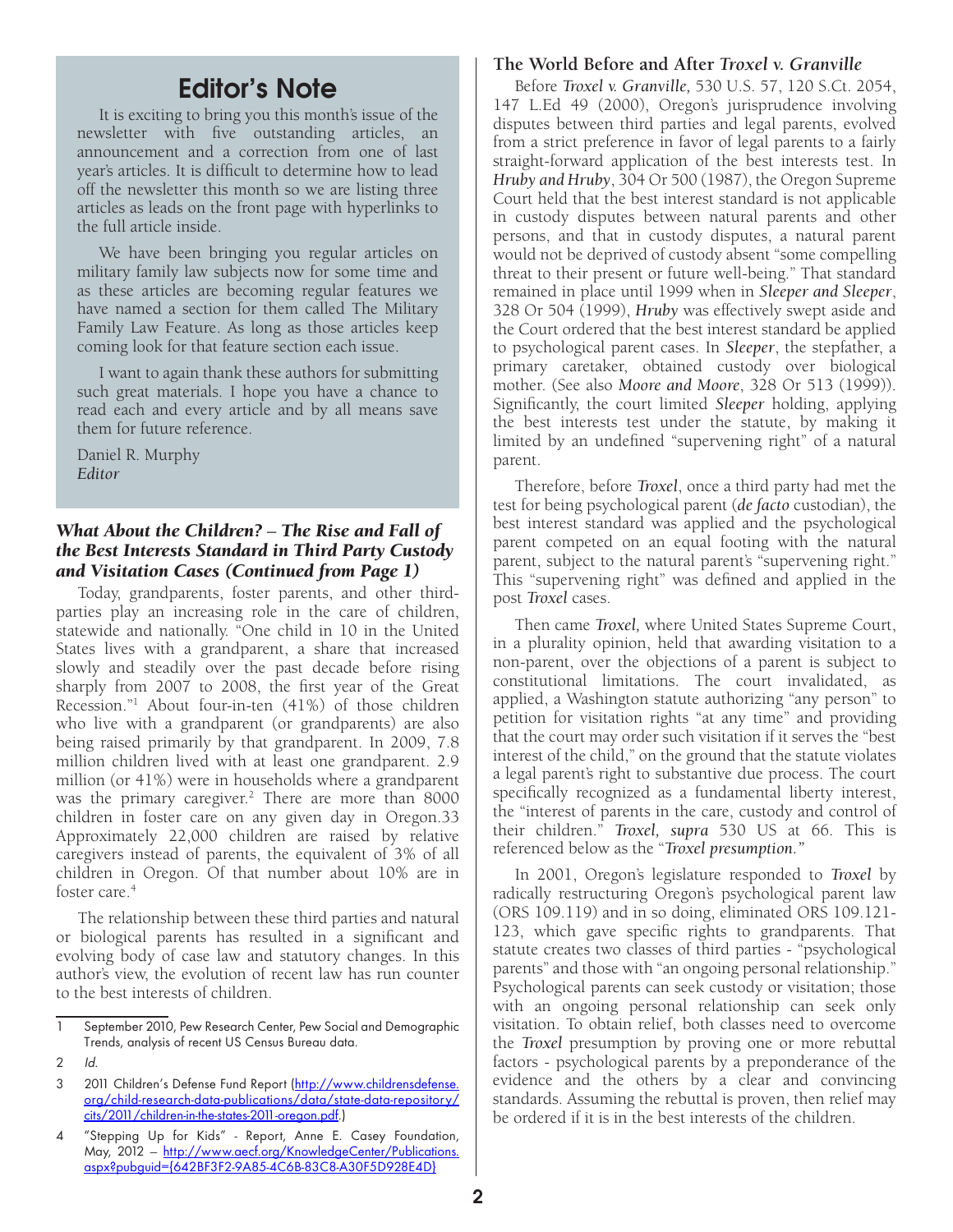#### **The Fallout - Oregon's Application of** *Troxel*

Since 2001 there have been more than 30 cases directly or indirectly addressing grandparent and psychological parent issues arising under the 2001 statute. The vast majority of cases have applied *Troxel* and ORS 109.119 in custody contests. The Oregon Supreme Court has spoken only once - *O'Donnell-Lamont and Lamont,* 337 Or 86 (2004). There, the Court reversed the Court of Appeals and restored custody of the children to grandparents. Contrary to several prior Court of Appeals decisions, the Supreme Court held there that it is not necessary that a third party overcome the *Troxel* presumption by demonstrating that the birth parent would harm the child or is unable to care for the child. Rather, the Court adhered to the legislative standard that "the presumption could be overcome by a showing, based on a preponderance of the evidence, that the parent does not act in the best interest of the child." *Id.* at 107. While a parent's unfitness or harm to a child can be strong evidence to overcome the *Troxel* (and ORS 109.119) presumption, that presumption may be rebutted by evidence of any of the enumerated factors as well as other evidence not specifically encompassed by one of the statutory factors.

*"The statutory touchstone is whether the evidence at trial overcomes the presumption that a legal parent acts in the best interest of the child, not whether the evidence supports one, two, or all five of the nonexclusive factors identified in ORS 109.119 (4) (b)."* Id. at 108.

Although *O'Donnell-Lamont* was clear that the *Troxel* presumption legal parent presumption could be overcome by one, two or any number of the rebuttal factors, considered in isolation or in their totality, that holding has been distorted in a serious of later decisions by the Court of Appeals. In such cases, the Oregon Court of Appeals has focused almost entirely on two factors, parental fitness and harm to the child.

In *State v. Wooden*, 184 Or App 537 (2002), a custody order in favor of maternal grandparents was reversed in favor of father where grandparents failed to prove father was unfit. In *Strome and Strome*, 185 Or App 525 at 201 Or App 625 (2005), the Court of Appeals affirmed its prior (pre-*O'Donnell-Lamont*) decision awarding custody three children to birth father where father was deemed fit at least for the ten months prior to trial. In *Mulheim v. Armstrong*, 217 Or App 275 (2007), the Court of Appeals reversed the trial court's award of custody of a child to maternal grandparents finding that even with expert testimony supporting grandparents, that there was insufficient evidence to demonstrate "a serious present risk of psychological, emotional or physical harm to the child." *Id.*  At 287, quoting *Strome and Strome,* 201 Or App 625, 634- 35 (2005). In *Nguyen and Nguyen*, 226 Or App 183 (2009) an award of custody to maternal grandparents was reversed and custody was awarded to birth mother where the court found that mother's history did not make her *presently* unable to care adequately for the children and that as in prior cases, there is insufficient evidence of "serious present

risk" of harm. See also *Sears v. Sears & Boswell*, 198 Or App 377 (2005)("Grandparents did not show birth mother to be unfit at the time of trial or pose a serious risk of harm to the child."); *Dennis and Dennis*, 199 Or App 90 (2005) (an award of custody to maternal grandmother reversed where father was not shown to be presently unfit at the time of trial or that a transfer of custody to birth father would pose a present serious risk of harm).

In one of the few post *O'Donnell-Lamont* cases going the other way, in *Wurtele v. Blevins*, 192 Or App 131 (2004), *rev. den.,* 337 Or 555 (2004), the Court affirmed a custody judgment in favor of maternal grandparent over legal father's objections. The court found compelling circumstances in that if legal father was granted custody, he would deny contact between the child and grandparents causing her psychological harm, including threatening to relocate with the child out of state.

In contrast, there have been no Supreme Court cases and few Court of Appeals cases addressing ORS 109.119 in the context of third party visitation, rather than custody. In *Harrington v. Daum*, 172 Or App 188 (2001), the Court of Appeals reversed a trial court's decision awarding visitation to deceased mother's boyfriend over the objection of legal father. In *Harrington*, father had offered continuing contact to boyfriend, but boyfriend wanted more. In *Williamson v. Hunt*, 183 Or App 339 (2002), (decided under pre-ORS 109.119 (2001) standards), a order for grandparent visitation was reversed where there was no evidence to overcome the birth parent presumption. In *Meader v. Meader*, 194 Or App 131 (2004), the matter was birth parents' motion to terminate grandparents' visitation previously ordered in light of birth parents' relocation to Wyoming. Finding "persuasive evidence" that the children at issue were showing signs of distress related to the visitation, the court terminated grandparents' visitation rights. In *Van Driesche and Van Driesche*, 194 Or App 475 (2004), the Court of Appeals reversed the trial court's award of parenting time to stepfather over birth mother's objections, finding that the parties' co-habitation and mother's prior encouragement of the stepparent relationship was insufficient to overcome the legal parent presumption. Stepfather had contended that denial of visitation would harm.

In the recent case of *G.J.L. v. A.K.L.*, 244 Or App 523 (2011), CA A143417 (Petition for Review Denied), grandparents were foster parents of grandson for most of his first 3 years of life. After DHS returned child to birth parents and wardship was terminated, parents cut off all contact with grandparents. The trial court found that grandparents had established a grandparent-child relationship and that continuing the relationship between them and child would be positive. The trial court denied their petition for visitation because of the "significant unhealthy relationship" between grandparents and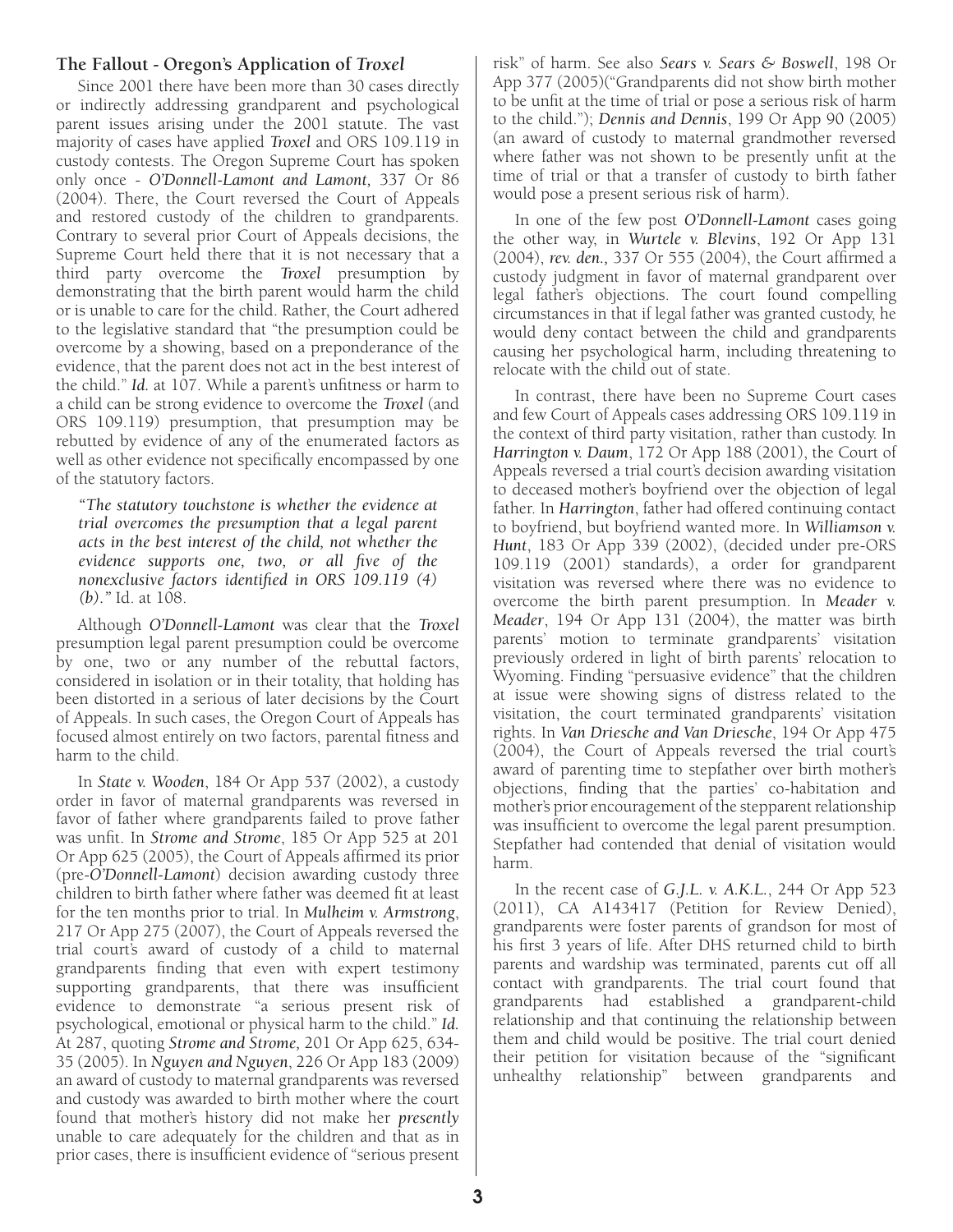# FAMILY LAW NEWSLETTER

*Published Six Times a Year by the Family Law Section of the Oregon State Bar.*

**Editor: Daniel R. Murphy** P.O. Box 3151 Albany, OR 97321 (541) 974-0567 murphyk9@comcast.net

#### Executive Committee Officers

| Immediate Past ChairAnthony H.B. Wilson |  |
|-----------------------------------------|--|

#### Members-At-Large

Sean E. Armstrong, Salem Jacy F. Arnold, Eugene Debra Dority, Hillsboro Christopher J. Eggert, Keizer Richard William Funk, Bend Laura Graser, Portland Andrew D. Ivers, Albany M. Scott Leibenguth, Portland Gregory P. Oliveros, Clackamas Theresa M. Kohlhoff, BOG Contact Susan Evans Grabe, Bar Liason

**The purpose of this Newsletter is to provide information on current developments in the law. Attorneys using information in this publication for dealing with legal matters should also research original sources and other authorities. The opinions and recommendations expressed are the author's own and do not necessarily reflect the views of the Family Law Section or the Oregon State Bar.**

**Layout and technical assistance provided by the Information Design & Technology Center at the Oregon State Bar.** 

#### Publication Deadlines

The following deadlines apply if a member wants an announcement or letter included in the newsletter.

| <b>Issue</b> |
|--------------|
| 07.15.12     |
| 09.15.12     |
| 11.15.12     |
|              |

mother.5 No expert testimony was presented at trial. On appeal, the Court of Appeals found that grandparents had prevailed on three statutory rebuttal factors (recent primary caretaker; prior encouragement by birth parents; and current denial of contact by parents). However, the Court of Appeals denied relief because grandparents failed to prove a "serious present risk of harm" to the child from losing his relationship with grandparents, and that grandparents' proposed visitation plan (49 days per year) "would substantially interfere with the custodial relationship." A Petition for Review was denied.

#### **Whither The Best Interests Standard?**

ORS 109.119 was formulated in response to *Troxel* but nothing in *Troxel* dictates the narrow focus on the parental fitness and serious present risk of harm that has so preoccupied the Court of Appeals. *Troxel* specifically gave wide latitude to the states to determine how the legal parent presumption was to be applied:

Because we rest our decision on the sweeping breadth of § 26.10.160(3) and the application of that broad, unlimited power in this case, we do not consider the primary constitutional question passed on by the Washington Supreme Court -- whether the Due Process Clause requires all nonparental visitation statutes to include a showing of harm or potential harm to the child as a condition precedent to granting visitation. We do not, and need not, define today the precise scope of the parental due process right in the visitation context. In this respect, we agree with JUSTICE KENNEDY that the constitutionality of any standard for awarding visitation turns on the specific manner in which that standard is applied and that the constitutional protections in this area are best "elaborated with care." Post, at 9 (dissenting opinion). Because much state-court adjudication in this context occurs on a case-by-case basis, we would be hesitant to hold that specific nonparental visitation statutes violate the Due Process Clause as a per se matter. 530 U.S. at 73.

Reasonable minds can differ about the Court of Appeals' constricted focus (serious present risk of harm to the child and present parental unfitness) in custody cases. Assuming such a focus is consistent with *O'Donnell-Lamont and*  Lamont and appropriate in a custody case, should the same hold true when only visitation is at issue? If so, should there be a lesser threshold of evidence that is necessary to show serious present risk of harm to a child? Can *serious present risk of harm* be demonstrated, where the third party has been totally cut off from contact? If so, what

<sup>5</sup> Strained relations, if not outright antipathy, between biological parents and thirds parties is a prevalent issue in these cases. The effect of this on continuing the third party-child relationship is beyond the scope of this article. Suffice it to say, if strained relations between parents was enough to limit parenting time, there would be far less parenting time for noncustodial parents. In parent v. parent cases, the court has ample tools to limit the fallout on children. The court can use those same tools in third party cases.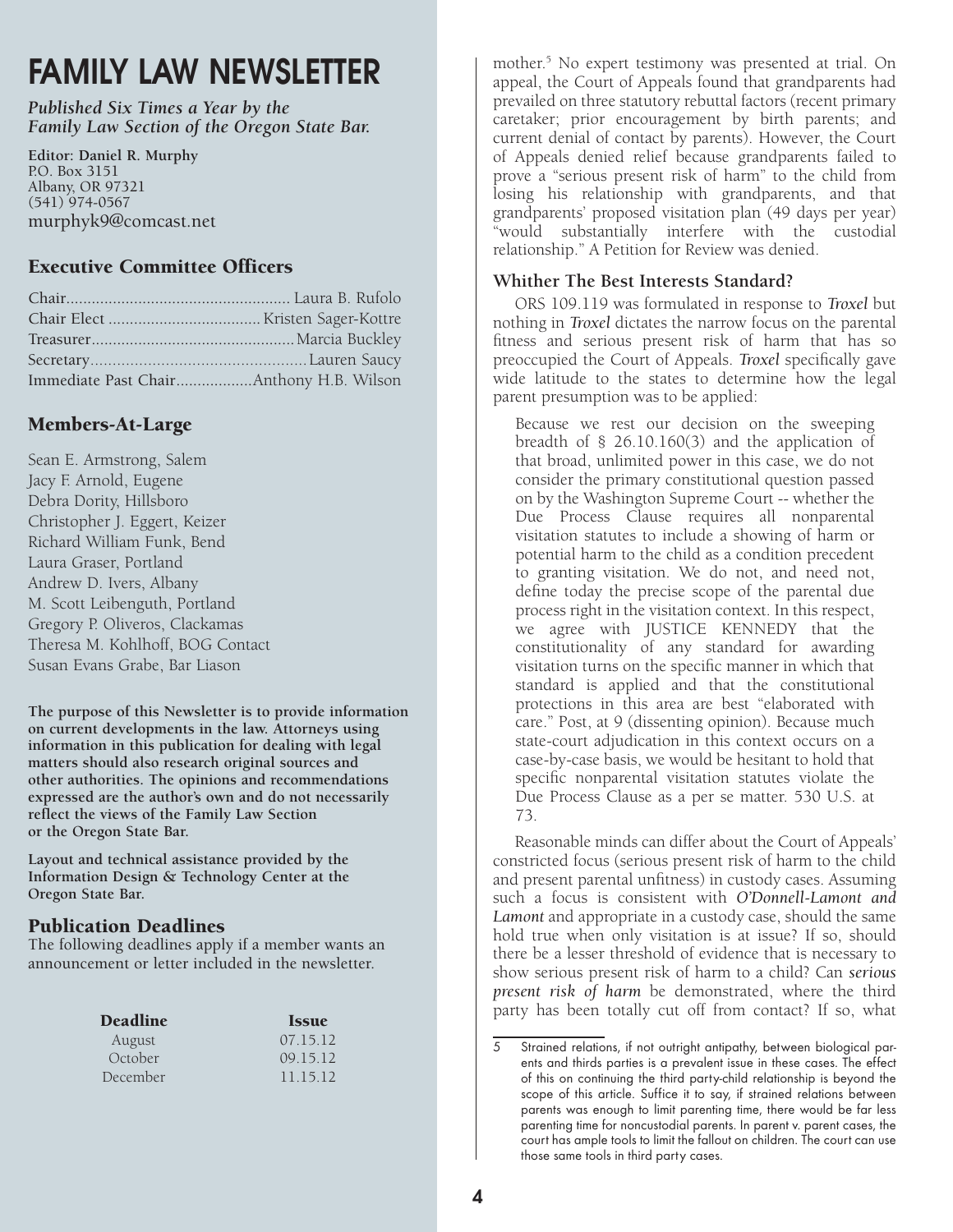<span id="page-4-0"></span>threshold of evidence is required? Are professional forensic witnesses required or can other professional or lay witnesses suffice? If the Court is essentially demanding expert testimony to meet the serious present risk of harm standard, is it even possible for an expert to competently arrive at such a finding within the current limitations of social science?

In none of the reported third party custody cases did the Supreme Court or Court of Appeals sanction a scheme that would allow a total termination of the third-party or grandparent relationship. In fact, in *Wurtele v. Blevins*, custody was awarded to maternal grandparents in large part because the court found that if birth father was granted custody he would deny contact between the child and grandparents including threatening to relocate out of state. Even in cases in which a custody award in favor of grandparents was reversed, the Court of Appeals has taken special note to direct a planful transition of the children to ensure that continuing contact with the grandparents occurred. See *State v. Wooden, Dennis and Dennis, and Strome and Strome.* But the absolute termination of a third party relationship, even one found to be in the best interests of a child, has been the result of constricted focus of the Court of Appeals.

All of us should be concerned about the impact of termination of a bonded third-party relationship to the children involved. Under our current focus, the best interest of the child is sometimes not even reached and if reached, the discussion is invariably secondary to the arguments about the *Troxel* presumption. The *Troxel* presumption is a matter of federal constitutional mandate, but the application and interpretation of that mandate should be revisited. The rights of children and in particular the *best interests* standard have been unfairly and inappropriately neglected in the Court of Appeals' construction of ORS 109.119. In *Troxel,* Justice Stevens noted in his forceful dissent:

While this Court has not yet had occasion to elucidate the nature of a child's liberty interests in preserving established familial or family-like bonds, 491 U.S. at 130 (reserving the question), it seems to me extremely likely that, to the extent parents and families have fundamental liberty interests in preserving such intimate relationships, so, too, do children have these interests, and so, too, must their interests be balanced in the equation. 530 US at 88

He continued:

It seems clear to me that the Due Process Clause of the Fourteenth Amendment leaves room for States to consider the impact on a child of possibly arbitrary parental decisions that neither serve nor are motivated by the best interests of the child. 530 US at 91.

Now that we have had more than a decade of experience after *Troxel* and the restructured ORS 109.119, it is high time to reflect on the impact of that experience on children and the risk it poses to third party relationships with children. The discussion and application of the best interests of children standard can and should be elevated in our cases. Such a much needed refocusing can be done without violating the commands of *Troxel* and ORS 109.119.

#### *Pension Division – Three Easy Steps to Avoiding Costly Errors (Continued from page 1)*

The three steps (summarized here and more fully explained below) essentially are:

**Step One:** Correctly distinguish between a Defined Contribution Plan (a DC plan) and a Defined Benefit Pension Plan (a DB plan). General Judgment language that fails to distinguish the difference can compromise your intended result.

**Step Two:** If the plan is a DB plan, consider carefully which "accrued benefit" it is that you are apportioning: the one accrued as of the date of divorce or the one that will exist fully-matured at the date of the employee's retirement.

While dividing the accrued benefit at date of divorce may sound intuitively fair and correct, it appears to be presently contrary to Oregon law, and for good reason as explained later in this article.

**Step Three:** Craft your General Judgment language to properly reflect your intent with the matters discussed in Steps One and Two. If the plan is a DC plan, award a dollar sum or a percent of the account balance as of a specified effective date, and address those issues of plan loans and investment earnings and losses between award date and distribution date. If the plan is a DB plan, refer to division of an accrued benefit rather than an account balance, while clearly identifying the benefit being apportioned and providing the marital fraction that derives the "marital portion".

#### **Step One – Distinguish Between DC and DB**

Many of you are well acquainted with the difference between a DC plan and a DB plan. That said, I continue to see general judgment language that attempts to treat a DC plan such as a  $401(k)$  as if it were a pension plan by trying to assign a share of an annuity at retirement that does not exist, or more commonly, tries to assign an account balance in a pension plan that contains no account balance.

In general terms, DC plans are those carrying an account balance and the most prolific example is the 401(k) plan. Contributions into the employee plan account come from the employer or from elective deferrals of employee wages, or a combination of both. Investment results then hopefully grow the balance in the account, and the account balance at retirement constitutes the benefit.

Often the balance is rolled over to an IRA at retirement. Yes, there are a limited number of DB plans that carry an account balance, but those are more often treated as if they were DC plans when it comes to dividing them. **For DC plans, your general judgment language should award**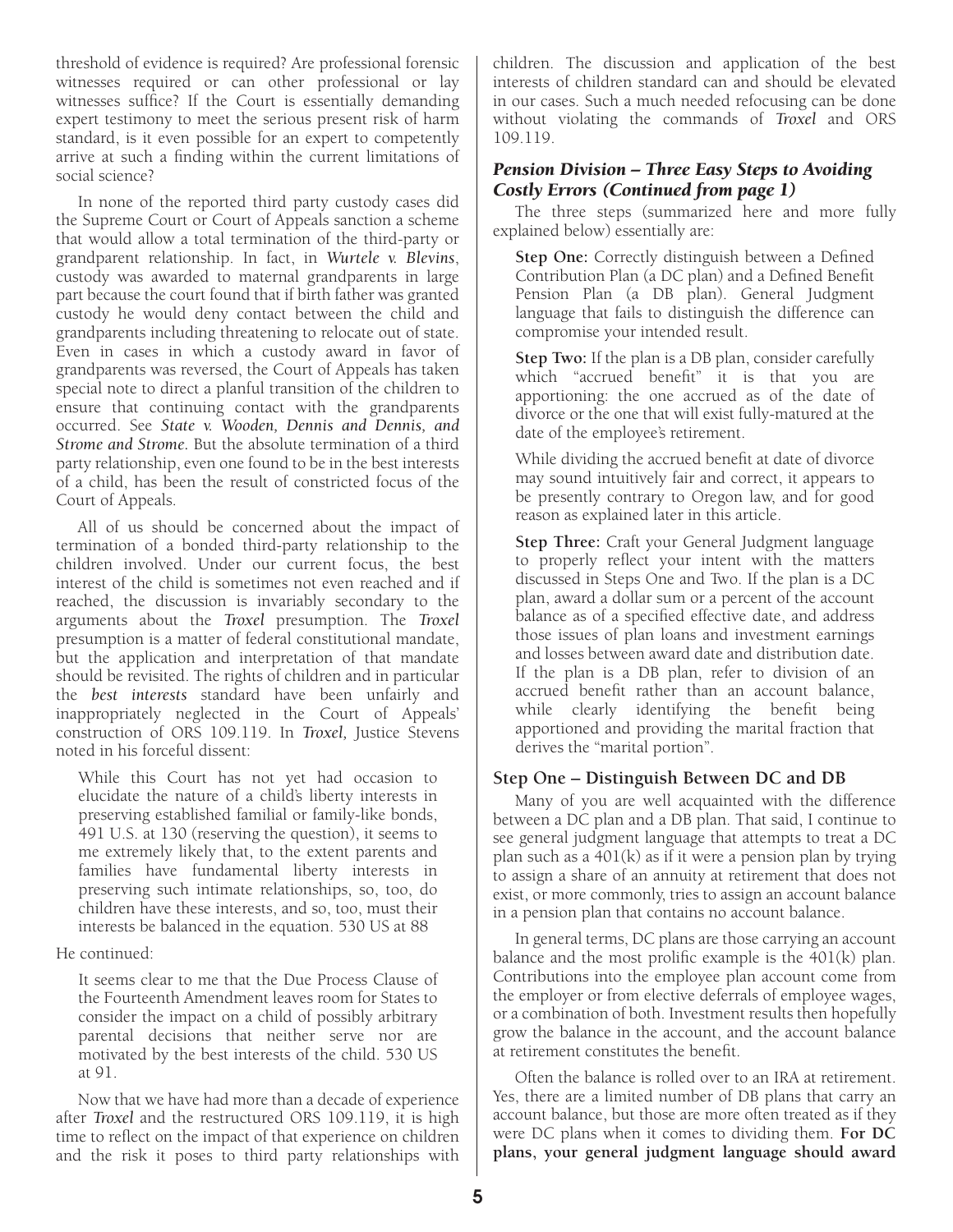#### **either a percentage or a specific dollar sum, while specifying the effective date of the division.**

If the plan is a DC plan, be sure to address at least two important issues: (1) the impact of an existing participant loan, and (2) the disposition of plan investment earnings and losses between the effective date of the award and the date of segregation of the award to a separate account for the receiving party or distribution to that party.

**The effective date** can be the date of entry of the General Judgment or some earlier date such as the date of separation or any date agreed to by the parties for valuation and division of the assets composing the marital estate. Pursuant to a Qualified Domestic Relations Order (QDRO) more formally carrying out the instruction to the plan administrator, the plan administrator will retroactively divide the account as of the specified date and allocate subsequent investment earnings separately to each segregated account (his and hers). When it is the intent of the parties that the award be of a specific sum, one neither improved nor damaged by subsequent investment results within the plan, then the effective date becomes an unidentified future date, most commonly described as "the earliest date administratively feasible for the plan administrator to segregate the award ".

Recently plan administrators have become more restrictive about how far back in time they will entertain performing a division. Some administrators publish their cutoff date looking back and these limitations were usually prompted by a change in third party administrators leading to a non-availability of records. Usually, however, one can go back at least several years.

**Plan loans** need to be addressed at the stage of the general judgment. They are available in only DC plans, and not all DC plans offer them. When the plan participant borrows from his or her plan account, only that party is liable for the loan, although the debt is still considered to be part of the marital estate in most instances. From the viewpoint of the plan account, the loan is simply another investment, one which will generate earnings in the form of interest, and the receivable still is carried as part of the account's total balance.

When the loan is taken out before the parties have separated and its proceeds flow into the marital estate and benefit both parties either directly or indirectly, then the award to the non-employee spouse of half of the DC plan account balance would normally be for half of the balance **after** subtracting the loan balance at division date. If the loan was taken out after the parties had separated and the proceeds were not used to pay off other debts that were debts of the marital estate, and those proceeds benefitted only the plan participant, then the half awarded to the non-employee spouse would normally be specified to be **before** reduction of the account balance by the amount of the loan balance.

When there have been pre-marital accumulations in a DC plan account**, the "marital portion"** becomes the entire growth within the account during the marriage. While some would try to argue that the investment returns

during the marriage associated with the balance at date of marriage should be excluded from the marital estate, it is my understanding that this has been proven to be a losing argument. **When pre-marital accumulations exist, you would generally subtract the balance at date of marriage from the balance at division date, divide by two, and express your award to the non- employee spouse in the general judgment as a dollar sum, or at least recite that the award is to be calculated in this fashion.**

**Defined benefit pension plans**, in contrast, contain no account balance. What they do contain is a contractual promise to pay a benefit, usually in the form of a lifetime annuity beginning at retirement date. The benefit is determined either by a formula that takes into account service years and pay levels, or by stated annual additions to the annuity size pursuant to a plan formula. With these plans, there is no immediate transfer of a percentage of an account balance or a sum of money to a separate account for the non-employee spouse. Instead, there is an assignment of a share of that future stream of annuity payments.

**In DB plans, survivorship is an important issue** in both pre-retirement and post-retirement divorces. When married, spousal consent is normally required before a plan participant can elect a single life annuity payable for only his or her life. Otherwise some form of joint and survivor retirement option is mandatory. If the parties divorce, the employee would be free upon retirement (unless otherwise ordered by a court) to opt for a larger single life annuity or a joint annuity with a new spouse. In many plans, the former spouse's benefits would end with the employee's death. In a growing number of DB plans, the share of the pension assigned to the non-employee spouse can be adjusted in payment size so as to be payable for the remaining life of that person. If representing the non-employee spouse in a pre-retirement divorce where a separate life annuity is not available to your client, you may want to consider the appropriateness of requiring the employee spouse to name and retain your client as survivor annuitant. In a pre-retirement divorce involving a military pension, survivorship rights (termed the "Survivor Benefit Plan" or "SBP") can be obtained only if so provided in the general judgment. The supplemental judgment cannot be the initial source of the award.

If the parties are still married at retirement time and later divorce, your client (the non-employee spouse) usually would have an irrevocable right to remain as survivor beneficiary if a joint and survivor option had been elected. Still, it would not be a bad idea for you to confirm that entitlement in the general judgment.

**A DB plan is either a "final pay" plan or a "trade union style" plan.** "Trade union style" is a label of this author's choosing merely for convenience and lack of a better label. This class of plan is most commonly used in an industry/union setting, but could also be labeled a "settled benefit" plan.

**"Final pay" plans** are those in which the benefit is determined at time of retirement by assigning a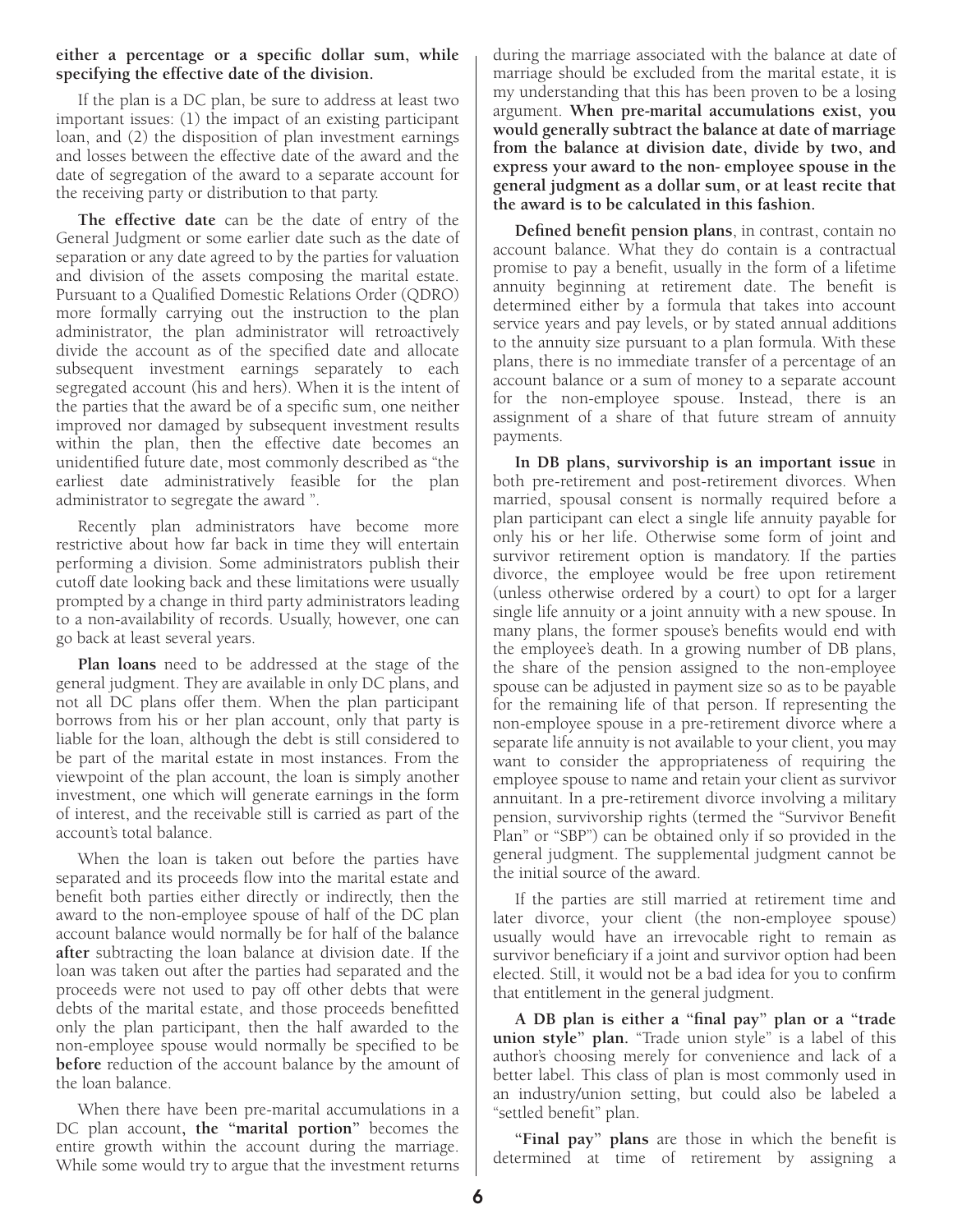<span id="page-6-0"></span>compensation factor equally to every year of plan participation. This type of plan is not commonly present in trade union settings. But it is the most common type of plan throughout corporate America and is present in government plans, including civil service and the military.

In final pay plans, as the participant retires, a factor (usually in the range of 1% to 2%) is applied to his or her average compensation for the highest years (usually three). The compensation factor is then multiplied by the number years of plan participation. The label "final pay" is derived from the expectation that in most cases the participant's pay levels just before retirement will be the highest and therefore used in the calculation. In a final pay style plan, every year of plan participation contributes equally to the final benefit. Accordingly, the allocation to the marital years can be calculated under a time rule approach. The value of the contribution of the marital years to the final benefit is not determinable at date of divorce because the compensation factor and the number of years of total service are not yet known.

**Trade union style plans**, in contrast, do have known or "settled" benefits<sup>1</sup> earned each year as the employee works. Industry employers and the trade unions typically negotiate a contract resulting in a pension plan that provides an employer funded pension benefit for each hour of qualifying service. There may be vesting requirements, but essentially the addition to the accumulating monthly pension benefit associated with each year of service is determined and recorded at the time. Accordingly, the amount of pension benefit earned during the marriage years is readily obtainable from the participant's account record, but as you will see later in the next section of this article, that may not matter and the participant's account record will most likely not be the source of establishing the marital portion.

#### **Step Two – Pick Which "Accrued Benefit" You Are Apportioning For a DB Plan**

In the most common type of DB plan, a "final pay" style plan, a division at date of divorce will usually favor the employee, while a division at the date of the employee's retirement, even though being subject to a marital fraction, will favor the non-employee. You would, of course, prefer the one that benefits your client, and it is common to see either one utilized. Only one, however, appears to conform to the law.

While dividing the accrued benefit at date of divorce may sound intuitively fair and correct, it appears to be contrary to Oregon law, and for good reason. Counsel for the non-employee spouse has available to him or her the force of *Kiser and Kiser* (176 Or App 627, 32 P3d 244 (2001)) and *Stokes and Stokes* (234 Or App 566, 228 P3d 701 (2010)) to argue for a division of the fully-matured benefit as of the date of the employee's retirement. **The difference in dollars here can be substantial.** In Oregon divorces, when a DB plan is divided as of date of divorce (as does happen*),* it is usually due to a lack of understanding on the part of counsel for the non-employee.

The *Kiser* Case involved the Civil Service Retirement System (CSRS), which is a classic example of a final pay style plan. One of the issues in appeal was whether Wife should be awarded half of the accrued benefit as it stood at date of divorce based on a hypothetical assumption that Husband's employment had ended at date of divorce, or whether it should be based on a marital fraction applied to his fully-matured benefit at the future date of his actual retirement. The court ruled the latter and based its reasoning on the "final pay" nature of CSRS and the fact that defined benefit plans in general are not "liquid" at the date of a pre-retirement divorce. This raises the question of whether a plan not of a final pay nature (such a trade union style plan) would be subject to the reach of *Kiser* and cases like it, such as *Stokes*.

The most notable cases (*Richardson* – 1989, *Caudill* – 1996, *Kiser* – 2001, and *Stokes* – 2009) all addressed final pay style plans. Question: Could one argue that neither the Oregon Court of Appeals nor the Oregon Supreme Court has actually ruled on the proper method of determining the marital portion of trade union style plans? After all, you do have readily available in this type of plan a record which reports year by year the amount of retirement benefit earned.

In spite of that, it was the opinion of two authorities<sup>2</sup> who reviewed this article that there is no explicit authority supporting the idea that trade union style plans should be treated any differently than final pay plans and that the broader based principles stated in *Kiser* and *Stokes* would suggest no distinction. Someone determined to make the distinction might need to be prepared to argue the position at the Court of Appeals and Supreme Court levels in the hope of making new law. On the other hand, if your proposal to divide the accrued benefit as it stands at date of divorce is not challenged by the other side, creating new law will not be necessary.

#### **Step Three – Craft Your General Judgment Language Explicitly**

The general judgment needs to be explicit about the amount or percentage of a DC account being awarded. Further, it needs to be specific about the effective date of the assignment, the way a plan loan is to be treated, and whether the award is subject to adjustment for investment activity within the participant's account between the assignment date and the award's segregation and/or distribution.

If the plan is a defined benefit pension plan, the share of the benefit flowing to the non-employee former spouse will not begin until the employee spouse either commences benefits or could begin benefits under the terms of the plan. The QDRO will instruct the plan administrator on how to calculate the former spouse's share, but before the QDRO can be properly written, the general judgment must instruct regarding the nature of the award. Vague language such as " Wife is to share equally in benefits earned during the marriage and Husband shall retain benefits earned after the divorce" is subject to a wide variety of interpretation.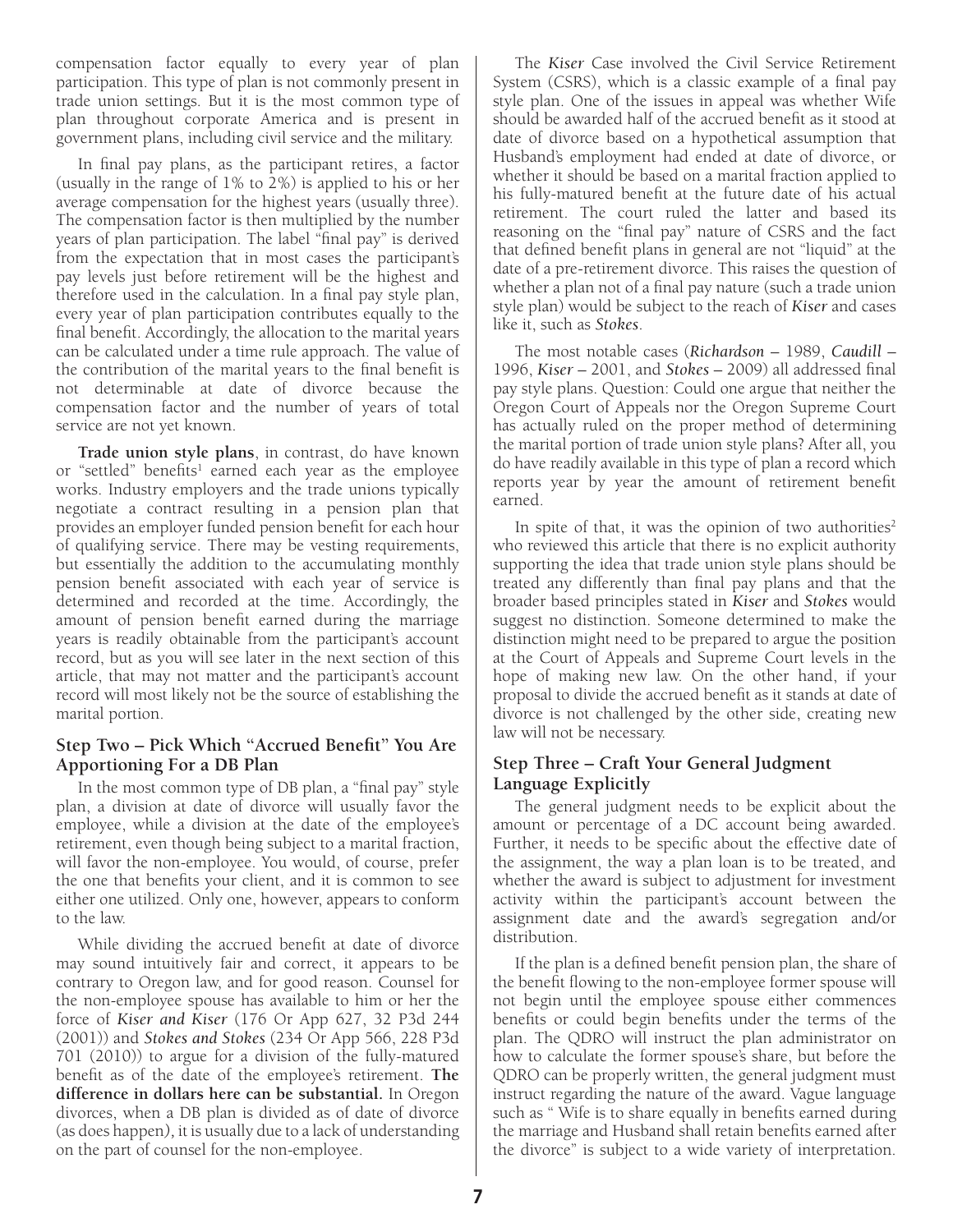<span id="page-7-0"></span>The same applies to: "Wife is awarded one half of Husband's pension benefits earned from the date of marriage through the date of this Judgment". These examples do not say how the marital portion is to be determined and leaves a QDRO writer, engaged by opposing counsel, a lot of latitude to write the QDRO to the advantage of his or her client. Issues left unresolved in the general judgment can lead to either an unfavorable outcome for your client or additional litigation.

If you represent the non-employee spouse and the DB plan is a final pay type, you will want your client to have the benefit of what appears to be current law. You will want the general judgment to state that your client is awarded 50% of the "marital portion" of the pension and that the marital portion is to be determined by applying a marital fraction under a straight time rule to the fully-matured benefit at the date of the employee spouse's retirement or the date of your client's commencement of benefits, if earlier. Even in a case where you are apportioning a benefit accrued as of the date of divorce, a marital fraction (also called a "coverture fraction") may be needed if there was pre-marital plan participation.

If the DB plan is a trade union style plan, regardless of which party you represent you may well be stuck with applying a time rule to the benefit accrued through the date of retirement. With this type of plan the time rule is far less reflective of when and how benefits are accrued and could serve to award the non-employee less than half of the benefits actually generated during the marital years, a prospect that may tempt you to seek another approach.

In my practice I have seen cases involving a trade union style plan where the marital portion might be 60% if based on the actual benefit accrual record and 40% if based on the time rule. Depending on the method used, the nonemployee spouse's share is either 30% or 20%. The actuarial present value of a union pension could easily be \$600,000. In such an example, the selected method would affect the value of the award by \$60,000.

**Pension division in divorce occurring after retirement** is not much different. The question of which benefit you are dividing has gone away, but if there were pre-marital benefit accumulations, the method of determining the marital portion remains an issue. If the plan were a final pay style plan, the time rule would be clearly applicable. If it were a trade union style plan, you might want to consider how binding you regard *Kiser* and cases like it. Regardless of the plan type or apportionment method used, if the pension is in payout status you would want to express your award not as a formula, but as a specific percent you have calculated based on your selected method. No need to describe a coverture fraction when both the numerator and the denominator are known quantities.

#### **Thoughts on Benefits Seemingly Earned Post Divorce**

A *Kiser* type division has found wide acceptance in a great number of jurisdictions throughout the nation, and is probably the most-commonly used method for apportioning final pay plans. When *Kiser* first came on the scene there was much fretting in Oregon that the ruling was bestowing upon the non-employee spouse a share of an asset created by the employee spouse during the postdivorce period. It is, of course, understandable that such a division would be regarded as inequitable **if such a consequence did result.** Also, I often see language in general judgments that attempts to articulate that benefits earned post-divorce are to go to the employee spouse, and most would agree that they should.

The rationale supporting a *Kiser* type division indicates that the confusion lies in defining what is produced during the marriage and what is produced post- divorce in final pay plans. Proponents of *Kiser* would argue that the value of the asset created by plan participation during the marital years can only be measured at retirement time when the compensation factor and the total years of service are both known. They say that to freeze the benefit indicated by the compensation level and years of service of the plan participant at date of divorce would be the equivalent of dividing a 401(k) account at date of divorce while allowing the plan participant to invest and grow his/her half in the remaining years before retirement and denying the nonemployee spouse the right to invest and grow her/his half during that same waiting period.

Supporters of *Kiser* also hold that when the parties arrive at date of divorce they are co-owners of a joint asset, both halves of which should reach retirement time at the same value. Under a final pay style plan, the benefit formula weights each year of plan participation the same. The years up to the date of divorce are a done deal, carrying with them the right to an equal share of that portion of the final benefit created by the contribution during the marriage years.

Even though under one roof, what we really have are two pensions, one earned by the contribution of the marriage years and a second pension earned by the employee spouse both before and after the marriage. The methodology of *Kiser* awards to the employee spouse 50% of the pension earned during the marriage and 100% of the pension earned before and after the marriage. The nonemployee spouse receives 50% of the benefit earned during the marriage years and none of the benefit earned during the pre or post marriage years.

#### David W. Gault

*David is a retired shareholder in the CPA firm, Jones & Roth, P.C. in Eugene, Bend, and Hillsboro, and practiced as a CPA from 1967 to 2010. He continues with the firm on a half –time schedule in divorce litigation support as a QDRO Specialist and a Certified Divorce Financial Analyst (CDFA). He has drafted over one thousand QDROs and appears as an expert witness. This article represents his fifth contribution to the OSB Family Law Newsletter. David also publishes his own private newsletter entitled "QDRO Refreshers" and instructs occasionally in CLE courses on retirement plan division issues.*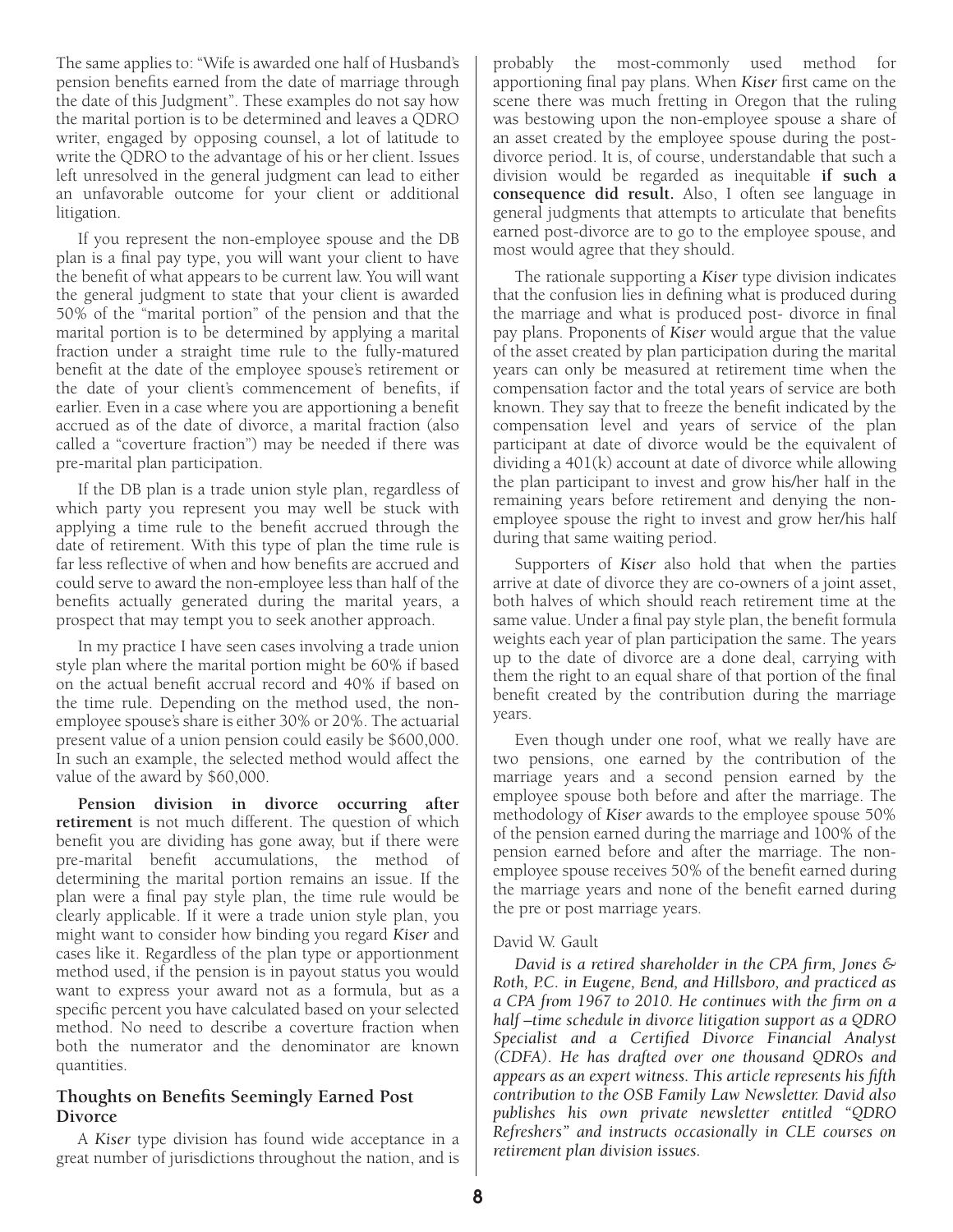#### <span id="page-8-0"></span>**Endnotes**

1. It should be noted that the "settled" nature of trade union bargained retirement benefits is typically the case, but not universally. On occasion, at least in the past, collective bargaining has resulted in enhanced benefits based on prior service as well as future service. Due to inadequate funding, the trend as of late, however, is to reduce benefits with respect to future service, while leaving benefits associated with past service unaffected.

2. Reviewers and contributors: My gratitude and thanks for their very helpful contributions in the writing of this article go to Clark B. Williams, Esq., a well-known name to readers of the Family Law Newsletter, and to Jeffrey E. Potter, Esq., who practices law in Eugene, Oregon and was the appellate attorney in *Kiser and Kiser*.

#### *Marriage Equality Background and the Oregon Family Fairness Act (Continued from page 1)*

In 1993, the Hawai'i Supreme Court decided in *Baehr v. Lewin*, 852 P2d 44 (Haw 1993), that denying the right of marriage to same-sex couples amounted to sex discrimination. On remand, the trial court rejected the state's attempt to show a compelling state interest and held the marriage statute unconstitutional. The Hawai'i Supreme Court affirmed. *Baehr v. Miike*, 1996 WL 694235 (Haw Cir Ct 1996), *aff'd*, 950 P2d 1234 (Haw 1997).

Although an amendment to the Hawai'i constitution later superseded the *Baehr* holding, the Rubicon was crossed. Congress enacted the Defense of Marriage Act (DOMA), 110 Stat 2419 (1996), which limited federal recognition of marriage to opposite-sex couples, and further provided that no state need recognize "a relationship between persons of the same sex that is treated as a marriage" by any other state.<sup>1</sup> Thus began a complex patchwork of relationship recognition policies undertaken by each of the individual states and territories in the United States. The result for a family headed by a gay or lesbian couple is that the family members' legal relationships remain constantly in flux, changing according to their state of residence, the law of each state or territory to which they may travel, and whether the particular rights in question find their source in state or federal law.

According to the Human Rights Campaign [\(www.hrc.](www.hrc.org) [org](www.hrc.org)), 29 states, including Oregon, have adopted constitutional provisions limiting marriage to opposite-sex couples. "It is the policy of Oregon, and its political subdivisions, that only a marriage between one man and one woman shall be valid or legally recognized as a marriage." Or Const Art XV, § 5a. Twelve states have enacted similar statutory restrictions. Meanwhile, 19 states and the District of Columbia have adopted varying levels of legal protection for same-sex couples and their children. While only six American jurisdictions allow same-sex couples to marry, at least ten countries worldwide, including Canada, plus Mexico City, do so.

State-law recognitions for same-sex couples fall into three general categories. As noted, six states—Connecticut, Iowa, Massachusetts, New Hampshire, New York, and Vermont, plus the District of Columbia—accord full marriage equality between same- and opposite-sex couples. One additional state—Maryland—recognizes all valid marriages performed in other jurisdictions, without regard to the sex of the spouses. Nine states—California,<sup>2</sup> Delaware, Hawai'i, Illinois, Nevada, New Jersey, Oregon, Rhode Island, and Washington<sup>3</sup>  $-\text{give}$  benefits and protections substantially similar to marriage through an alternative vehicle ("civil unions"). (Oregon, along with some other states, is calling this status a "domestic partnership," see ORS 106.310(1), which should not be confused with local partnership registration ordinances that mostly carry no direct legal consequences.) And three states—Colorado, Maine, and Wisconsin—provide individual benefits to same-sex couples that are more limited in scope than full marriage rights ("reciprocal beneficiaries").

#### **II. Partnership Registration in Oregon**

#### *A. 2007 Legislation*

Our legislature enacted the Oregon Family Fairness Act in 2007. *See* ORS 106.300. A "domestic partnership" under OFFA is "a civil contract entered into in person between two individuals of the same sex who are at least 18 years of age, who are otherwise capable and at least one of whom is a resident of Oregon." ORS 106.310(1). "Two individuals wishing to become partners in a domestic partnership may complete and file a Declaration of Domestic Partnership with the county clerk." ORS 106.325(1).

#### *B. Effect of registration*

All of the rights and responsibilities of a marriage accompany the registration:

(1) Any privilege, immunity, right or benefit granted by statute, administrative or court rule, policy, common law or any other law to an individual because the individual is or was married, or because the individual is or was an in-law in a specified way to another individual, is granted on equivalent terms, substantive and procedural, to an individual because the individual is or was in a domestic partnership or because the individual is or was, based on a domestic partnership, related in a specified way to another individual.

(2) Any responsibility imposed by statute, administrative or court rule, policy, common law or any other law on an individual because the individual is or was married, or because the individual is or was an in-law in a specified way to another individual, is imposed on equivalent terms, substantive and

The Defense of Marriage Act has been held unconstitutional in a number of contexts. See, e.g., Gill v. Office of Personnel Management, 699 F Supp 2d 374 (D Mass 2010).

<sup>2</sup> California currently recognizes marriages between spouses of the same sex—both domestic and foreign—that were contracted only between June 16, 2008, and November 4, 2008. Proposition 8 (2008), California's "defense of marriage" constitutional amendment, has recently been held unconstitutional. Perry v. Brown, \_\_\_ F3d \_\_\_, 2012 WL 372713 (9th Cir 2012),

<sup>3</sup> The status of the law in Washington is in flux, as the legislature has recently passed, and Governor Gregoire has signed, a bill adopting full marriage equality in that state. If the measure survives an expected referendum, Washington will join the ever-growing ranks of states where gay and lesbian couples can marry on the same terms as everyone else.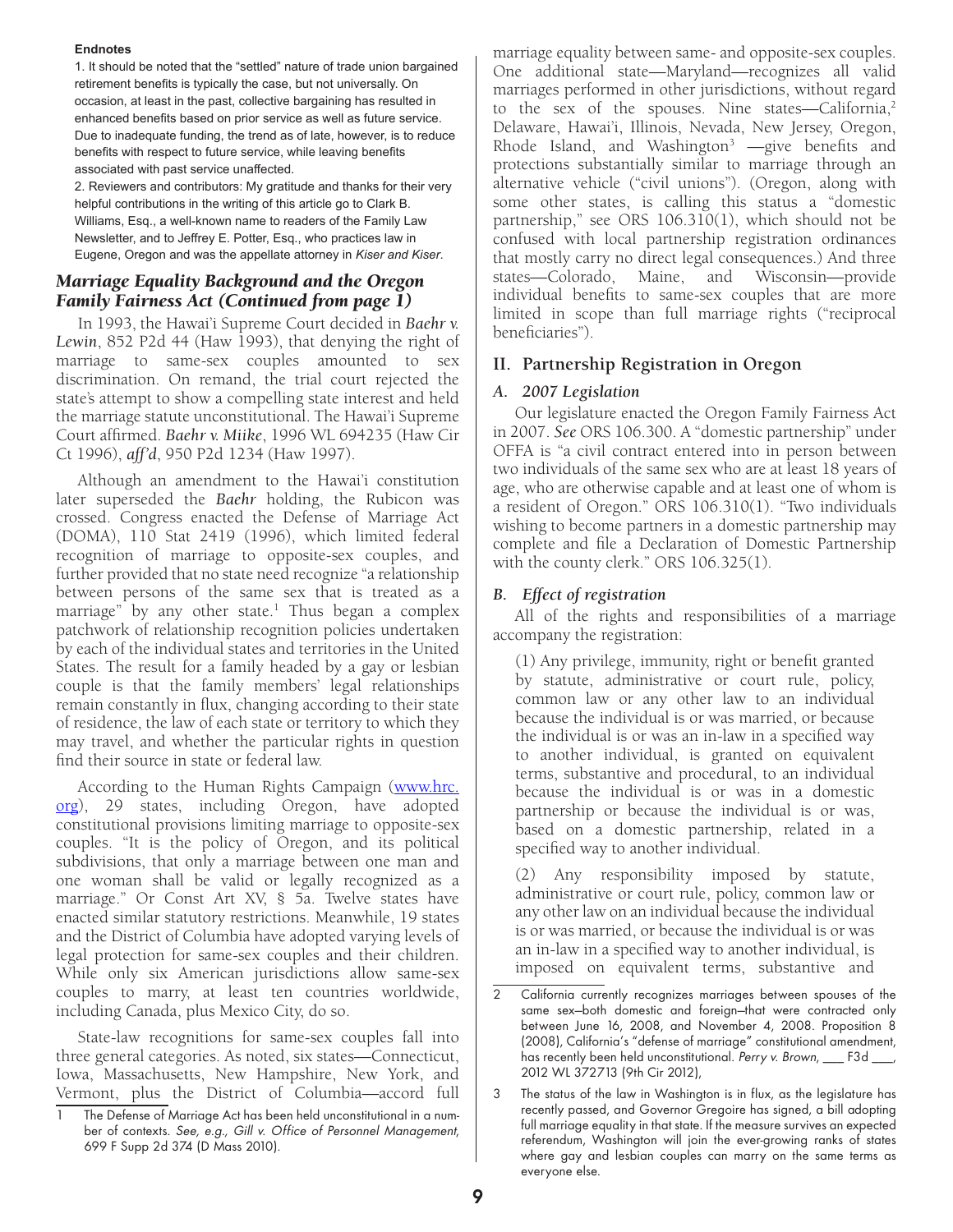<span id="page-9-0"></span>procedural, on an individual because the individual is or was in a domestic partnership or because the individual is or was, based on a domestic partnership, related in a specified way to another individual.

(3) Any privilege, immunity, right, benefit or responsibility granted or imposed by statute, administrative or court rule, policy, common law or any other law to or on a spouse with respect to a child of either of the spouses is granted or imposed on equivalent terms, substantive and procedural, to or on a partner with respect to a child of either of the partners.

(4) Any privilege, immunity, right, benefit or responsibility granted or imposed by statute, administrative or court rule, policy, common law or any other law to or on a former or surviving spouse with respect to a child of either of the spouses is granted or imposed on equivalent terms, substantive and procedural, to or on a former or surviving partner with respect to a child of either of the partners.

#### ORS 106.340.

Couples should be advised that even a law as broad as Oregon's creates a status that is different from marriage and one that courts are likely to construe strictly. While the case law so far is perhaps unsurprising to a lawyer's eye, ironies abound. A couple married in Canada cannot make a joint bankruptcy filing; that is a question of federal law governed by DOMA.4 *In re Kandu*, 315 BR 123 (Bankr WD Wash 2004). A civil union in California makes the couple eligible for only a single homestead exemption between them; that is a question of state law. *Rabin v. Schoenmann*, 359 BR 242 (BAP 9th Cir 2007). According to one case, domestic partners in California who mistakenly believe that they have registered their relationship cannot be treated as putative spouses. *Velez v. Smith*, 48 Cal Rptr 3d 642 (Cal Ct App 2006).5 And the court held in *Burns v. Burns*, 560 SE2d 47, *cert den* (Ga Ct App 2002), that the former wife violated a consent order that prohibited child visitation while living with an unmarried partner, despite the fact that she and her partner had registered a civil union in Vermont.

#### **C. Status of Other Relationships**

Attorneys consulting with domestic partnership clients will need first to determine the true status of the relationship. Besides whether or not the relationship is truly registered with the state, the existence of county and municipal registrations before 2008 creates confusion.

A relationship must have been registered with the state on or after February 4, 2008, in order for the rights and obligations of ORS 106.340 to apply. The registration occurs at the county clerk's office. ORS 106.325(1). A copy of the registration form and a Certificate of Registered Domestic Partnership is given to the partners. ORS 106.325(2). In practice, this is called a "registered domestic partnership" or RDP. If there is any question of whether a valid registration has occurred, a copy of the certificate can be ordered from the Oregon Center for Health Statistics.

An unregistered partnership or one registered only with one of the old county or municipal registries is a commonlaw domestic partnership subject to the rules of *Beal v. Beal*, 282 Or 115, 577 P2d 507 (1978), and its progeny.

#### **D. Pre-Partnership Agreements**

The Uniform Premarital Agreement Act (UPA), ORS 108.100 – ORS 108.740, governs premarital agreements in Oregon. While an argument can be made that it does not apply to RDPs, Oregon law recognized premarital agreements long before adoption of the UPA. *See, e.g., Leathers and Leathers*, 98 Or App 152, 779 P2d 619 (1989), rev den, 309 Or 625 (1990). Pre-partnership agreements should be enforced under Oregon common law even in the event that a court finds the UPA inapplicable.

Parties to a proposed RDP should be advised to consider carefully whether to enter into a pre-partnership agreement. Alongside all of the other good reasons for considering a premarital agreement exists a lacuna in the law with regard to dissolution rights and obligations accruing before 2008 when the RDP law came into existence. *See* discussion, *infra*, at § E.2.

#### **E. Dissolution**

#### *1. Jurisdiction*

Gay and lesbian couples that consider marrying or otherwise formalizing their relationships must consider a host of issues created by the probable non-recognition of such marriages in most American jurisdictions, and by the frankly uncertain status granted by at least some state civil union and reciprocal beneficiary laws. Perhaps the clearest example of unintended consequences is the question of how to dissolve the relationship, should that unfortunate need arise. At least some of the jurisdictions where samesex marriages are performed will marry a non-resident couple. Many American couples likewise have traveled to Canada to marry. Some or all of these jurisdictions, like Oregon, have residency requirements for divorces. Similarly, at least some "civil union" states allow nonresident couples to register, but not to dissolve, their relationships.

State courts differ in their approaches to the question of whether a same-sex relationship celebrated in one state may be dissolved in another.

DOMA permits a state to declare that same-sex marriages violate its public policy and will not be recognized. 28 USC § 1738C (2012). The Oregon public opted to do this in Ballot Measure 36 (2006), now codified in the Oregon Constitution at Article XV, section 5a.

The continuing viability of Kandu and similar cases is subject to serious question. After a federal bankruptcy court in California held DOMA unconstitutional in this context, In re Balas, 449 BR 567 (Bankr CD Cal 2011), the Obama Administration stopped filing motions to dismiss such joint bankruptcy filings as a matter of policy.

<sup>5</sup> Another district of the California Court of Appeal has disagreed. Ellis and Arriaga, 76 Cal Rptr 3d 401 (Cal Ct App 2008).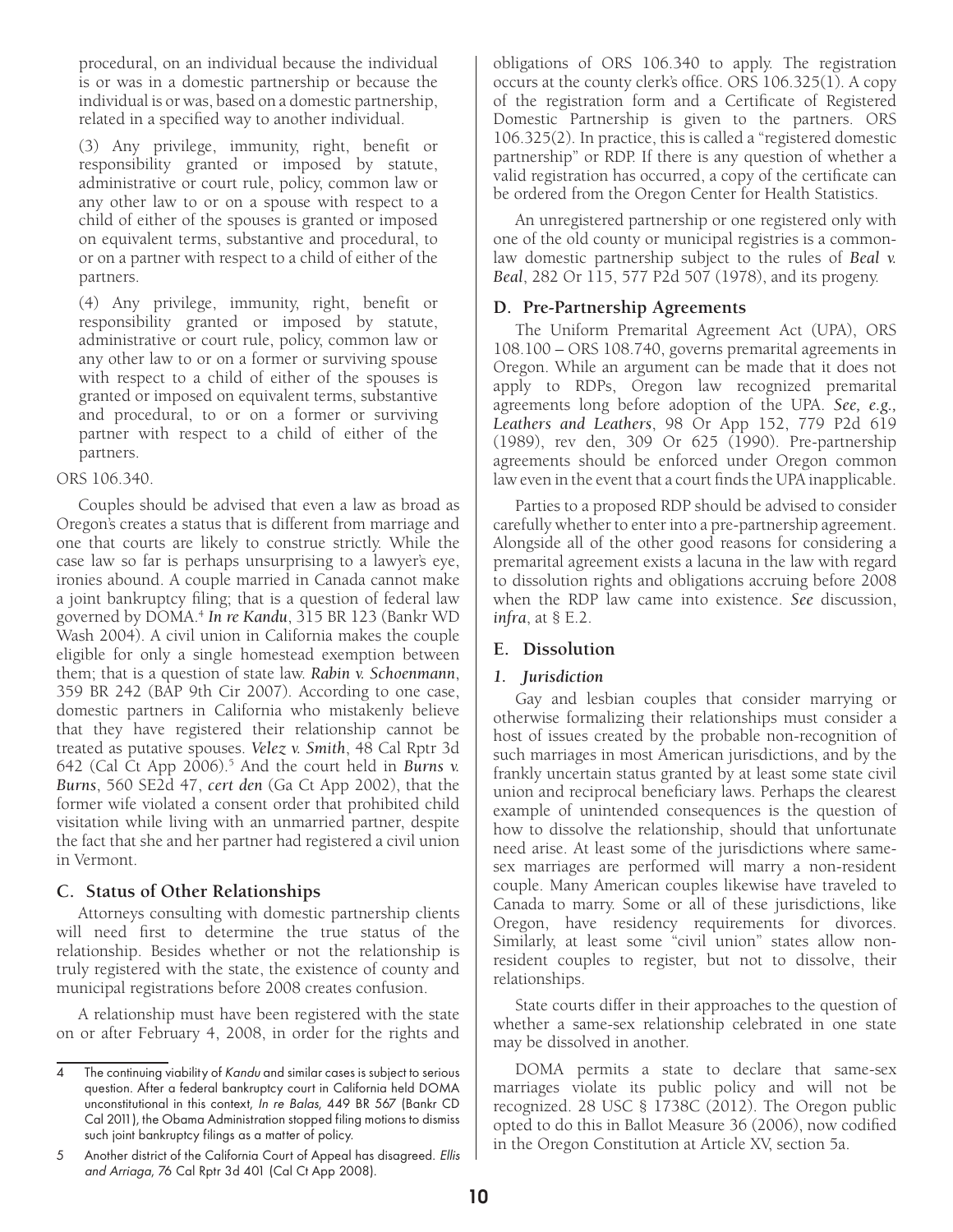Whether granting a divorce is a "recognition" of the marriage is a matter of heated debate in other states. Compare *Christiansen v. Christiansen*, 253 P3d 153 (Wyo 2011) (trial court had jurisdiction to dissolve Canadian marriage, notwithstanding state DOMA statute), *with J.B. and H.B.*, 326 SW3d 654 (Tex App 2010) (*contra*); *see also Chambers v. Ormiston*, 935 A2d 956 (RI 2007) (no state DOMA). The question has yet to be presented to an Oregon appellate court.

And while a few other states' trial courts have allowed their citizens equitable relief to dissolve a Vermont civil union, *Dickerson v. Thompson*, 2010 NY Slip Op 02052 (NY App Div 2010); *Salucco v. Alldredge*, 17 Mass L Rptr 498 (Mass Super Ct 2004); *see also Alons v. Iowa Dist. Court for Woodbury County*, 698 NW2d 858 (Iowa 2005) (standing of strangers to appeal trial court dissolution), the prudent view is that most will not. *See Rosengarten v. Downes*, 802 A2d 170 (Conn Ct App), *appeal dismissed*, 806 A.2d 1066 (Conn 2002). Presumably, Oregon would allow dissolution of a foreign civil union, because a civil union law is present here. But again, no appellate case has considered the question.

The Oregon law adopts several provisions designed to address these difficulties, at least insofar as domestic partnerships registered in Oregon are concerned. First, as already noted, at least one of the proposed partners must reside in Oregon. ORS 106.310(1). Second, entering into a domestic partnership constitutes consent to have the relationship dissolved in Oregon, and the jurisdiction of the domestic relations court is expanded to allow dissolution in the Oregon county in which either partner last resided. ORS 106.325(4). Finally, the registration form itself states consent to the jurisdiction of Oregon courts for dissolution, "even if one or both partners cease to reside in, or maintain a domicile in, this state \* \* \* ." ORS 106.325(5) (d).

#### *2. Treatment of Time Before 2008.*

Many—if not most—RDPs existed in fact before the effective date of the RDP statute on February 4, 2008. The RDP law does not speak to treatment of prior years in the event of dissolution, leading to legal uncertainty.

A number of marital dissolution issues potentially turn on the length of the marriage. Spousal support depends, among other factors, upon "the duration of the marriage," ORS  $107.105(1)(d)(A)(i)$ ,  $-(B)(ii)$  &  $-(C)(i)$ , but ultimately must be awarded "as may be just and equitable" in the particular case. The presumption of equal contribution to marital assets applies only to property acquired "during the marriage," although the court assumes jurisdiction over all of the parties' property and must divide it "as may be just and proper in all the circumstances." Presumably, both statutory standards are flexible enough to allow the courts to consider the length of the relationship before 2008, *see, e.g., Lind and Lind*, 207 Or App 56, 70, 139 P3d 1032 (2006), although their precise willingness to do so remains to be developed through case law. Other similar ambiguities in the domestic partnership law may also be exposed as time progresses.

#### *3. Custody & Parenting Time*

If the parties are both parents by operation of law, see discussion, *infra*, at § 2.b., or an adoption or other legalization of the relationship with both partners has occurred, then ORS 107.137 will guide the court's discretion in awarding custody based upon the best interests of the child. *See also* ORS 107.105(1)(a).

If only one parent is the legal parent, then the provisions of ORS 109.119 may apply, according a right of custody or visitation in the non-legal parent. Note that a partner in an RDP has the various procedural rights of a stepparent under ORS 109.119(5). ORS 106.340(3).

In order to obtain custody or visitation, the non-legal parent will be required to rebut the statutory and constitutional presumption that the legal parent acts in the child's best interest. ORS 109.119(2)(a); *Troxel v. Granville*, 530 US 57, 120 S Ct 2054, 147 L Ed 2d 49 (2000). Presumably, the statutory consideration that "[t]he legal parent has fostered, encouraged or consented to the relationship between the child and the petitioner or intervenor," ORS 109.119(4)(a)(C)  $\&$  —(b)(D), will be a key factor in these cases.

#### *3. Federal Issues*

Note that an RDP is not a marriage under state or federal law. Although this is sometimes characterized as a DOMA issue, that is something of a misnomer, since DOMA does not speak to state domestic partnerships at all. Clients should be advised of the following:

i. Taxation of Property Awards. Before enactment of IRC § 1041 in 1984, depending on state law, a transfer of property incident to divorce could be considered a taxable event under federal tax law. *United States v. Davis*, 370 US 65 (1962). In 1981, the Oregon Legislature added language to ORS 107.105(1)(f) designed to avoid the *Davis* holding:

Subsequent to the filing of a petition for annulment or dissolution of marriage or separation, the rights of the parties in the marital assets shall be considered a species of co-ownership, and a transfer of marital assets pursuant to a decree of annulment or dissolution of marriage or of separation entered on or after October 4, 1977, shall be considered a partitioning of jointly owned property.

Or Laws 1981 ch 775, § 1. After the amendment, Oregon law did not cause property distribution upon divorce to be a taxable event under federal law. *See Engle and Engle*, 293 Or 207, 219, 646 P2d 20 (1982). Presumably, the same statute might rescue a property division pursuant to an RDP dissolution from federal taxation.

ii. Deductibility of Spousal Support. Marital support awards are deductible by the payor, IRC § 215, and includable in income by the recipient, IRC § 71. Those rules have no application to payments made pursuant to an RDP dissolution. Certainly such support payments may not be deducted by the payor; whether they must be included in income by the recipient is an open question.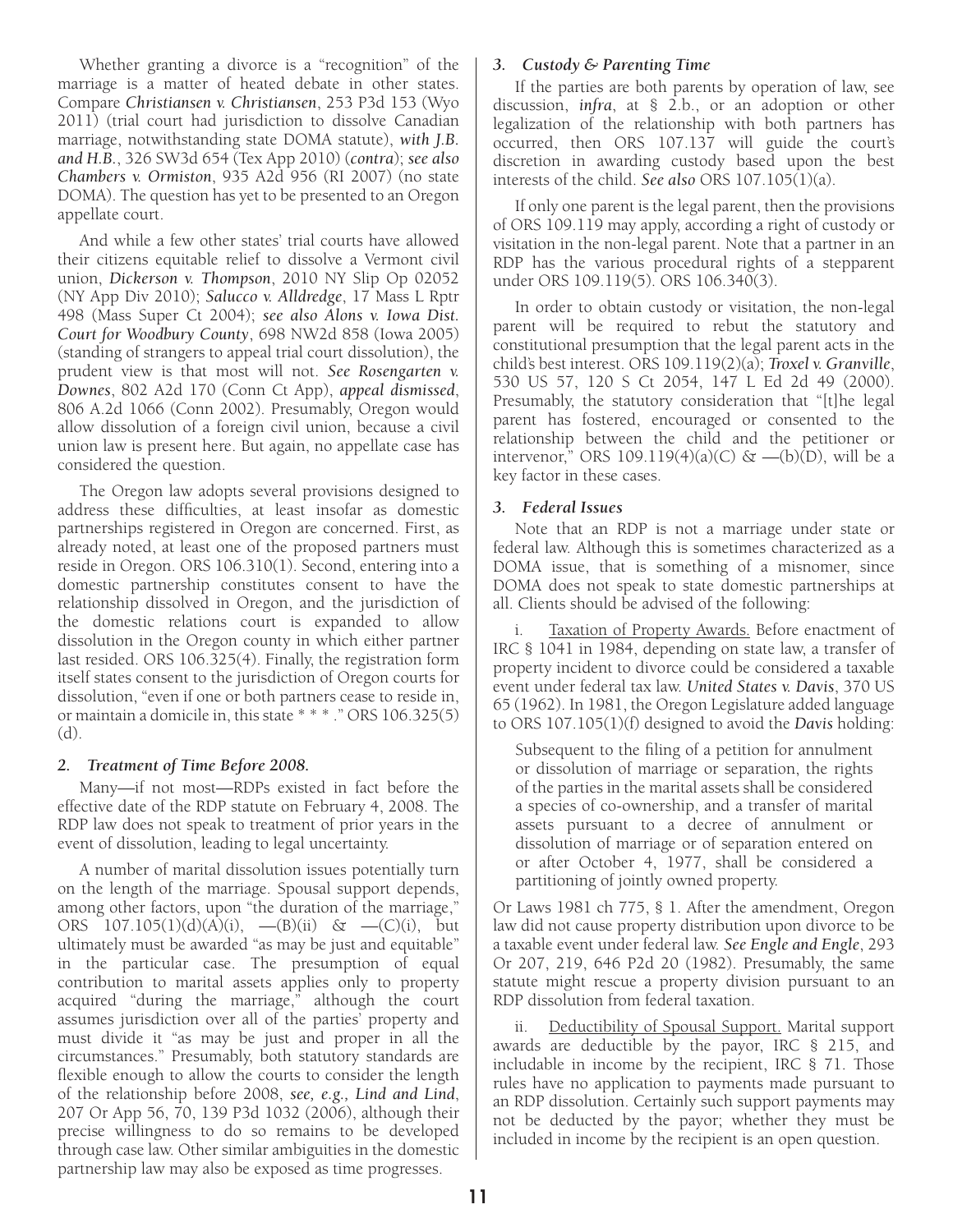iii. Division of Retirement Plans. As of this writing, there is no general mechanism that allows the tax-free division of federally qualified retirement plans between divorcing domestic partners. This author has participated in cases where plans were divided with a domestic partner who qualified as a "dependent" under the tax code, but such cases are quite unusual.

#### **F. Interstate Portability**

#### *1. Full Faith and Credit issues*

Much is hazy in legal landscape, but one thing is clear: In the short term, sister-state recognition of these relationships will be spotty at best, and will be fought out on a case-by-case basis. The federal constitution provides that "Full Faith and Credit shall be given in each State to the public Acts, Records, and judicial Proceedings of every other State," but a once-esoteric aspect of the case law interpreting that clause holds that public acts and records are held to a different standard from judicial proceedings. Thus, the Tenth Circuit held in *Finstuen v. Crutcher*, 496 F3d 1139 (10th Cir 2007), that Oklahoma must recognize, as co-parents, same-sex couples who obtained adoption judgments in other states, and even that it must issue amended birth certificates if the couples' children were born in Oklahoma. But the Kansas and Ohio courts declined to recognize, on behalf of their own citizens, amended birth certificates issued in other states that showed a change of sex following sex-reassignment treatments. *In re Gardiner*, 42 P3d 120 (Kan), *cert den sub nom Gardiner v. Gardiner*, 537 US 825 (2002); *In re Nash*, 2003 WL 23097095 (Ohio Ct App 2003). The logic of the latter cases rests on the notion that one state may decline to recognize another state's public acts and records though not its court judgments—based on policy considerations. *See generally Finstuen*, 42 P3d at 1151–56 (discussing Full Faith and Credit Clause).

The New York courts have denied the right to bring a wrongful death action, and the right to workers' compensation death benefits, to the surviving partner of a Vermont civil union. *Langan v. State Farm Fire & Cas*., 849 NYS2d 105 (NY App Div 2007) (workers' compensation); *Langan v. St. Vincent's Hosp. of N.Y.*, 802 NYS2d 476 (NY App Div 2005), *appeal dismissed*, 850 NE2d 672 (NY 2006) (wrongful death). They initially denied spousal health benefits to one of the husbands in a Canadian marriage, although the Appellate Division vacated that decision in the wake of the *Martinez* case. *Funderburke v. N.Y. State Dept. of Civil Serv.*, 822 NYS2d 393 (NY Sup Ct 2006), *order vacated and appeal dismissed*, 854 N.Y.S.2d 466 (NY App Div 2008). In perhaps the most notorious litigation yet to arise from the civil-union debate, the Virginia courts have yielded to a Vermont judgment that accords parental rights to both partners in a Vermont civil union who bore a child in Virginia and then moved to Vermont. *Miller-Jenkins v. Miller-Jenkins*, 637 SE2d 330 (Va Ct App 2006), *cert den*, \_\_\_ US \_\_\_, 128 S Ct 1127, 169 L Ed 2d 950 (2008). The United States Supreme Court has also denied certiorari in the Vermont case. *Miller-Jenkins v. Miller-Jenkins*, 912 A2d 951 (Vt 2006), *cert den*,

#### *2. What law governs*

Even where a state chooses to recognize a relationship formalized elsewhere, implementation in a specific case can lead to surprising results. Interpreting that state's former reciprocal beneficiaries law, the New Jersey Tax Court held in *Hennefeld v. Township of Montclair*, 22 NJ Tax 166 (2005), that, although the New Jersey law recognized the parties' Vermont civil union, the rights accorded to the relationship were determined by New Jersey's law and not by Vermont's. Thus, the court held, the couple could not hold New Jersey real property as tenants by the entirety, since that was not a right extended by the New Jersey reciprocal beneficiaries law. 22 NJ Tax at 187, 190–91. The court granted the favored tax status actually at issue in the case, but only after the couple re-registered their relationship in New Jersey. 22 NJ Tax at 203–04.

#### **III. Conclusions (So Far!)**

The outcomes in *Burns*, *Garber*, and *Velez* should be considered carefully. Practitioners should note that the putative spouse doctrine, for example, may not be a privilege, immunity, right, benefit or responsibility *of marriage*. The significance of these cases is in how they illustrate that a broadly written civil union statute can never capture the entire field of matrimonial law. A civil union, however expansive it may be, is not a marriage, and couples considering one should not treat it as such. At least in the short term, these clients need to consider, first, how their relationship is to be dissolved should that become necessary, and second, how the traditional tools of gay and lesbian relationship planning—domestic partnership agreements, powers of attorney, wills, and adoptions—may still be needed in order to give their families the legal protections they expect and deserve.

# Flying Solo without Flying Alone

#### *By Ryan M. Johnson*

I had it down: cover letter, resume, transcript, references, envelope and stamp. I could whip that package together and send it to a prospective employer just minutes after the job opening was posted. However, as I was feverishly applying for jobs while simultaneously studying for the bar exam, I had the gnawing feeling that spending what little money I had on postage would all be for naught. Sure enough, passing the bar only punctuated the fact that I was unemployed. I had a wife, three kids, was living at my mom's house and had no money. I was scared, but my fear was a blessing in disguise. It drove me to do what I knew I needed to do – I hired myself.

People commented about how brave or courageous I was for starting my own practice. No. Bravery had nothing to do with it. Necessity and fear was all it took, and it takes very little effort to have needs and feel fearful. So without further ado, I give you my perspectives on starting a solo practice in Marion County as a two-year licensed attorney.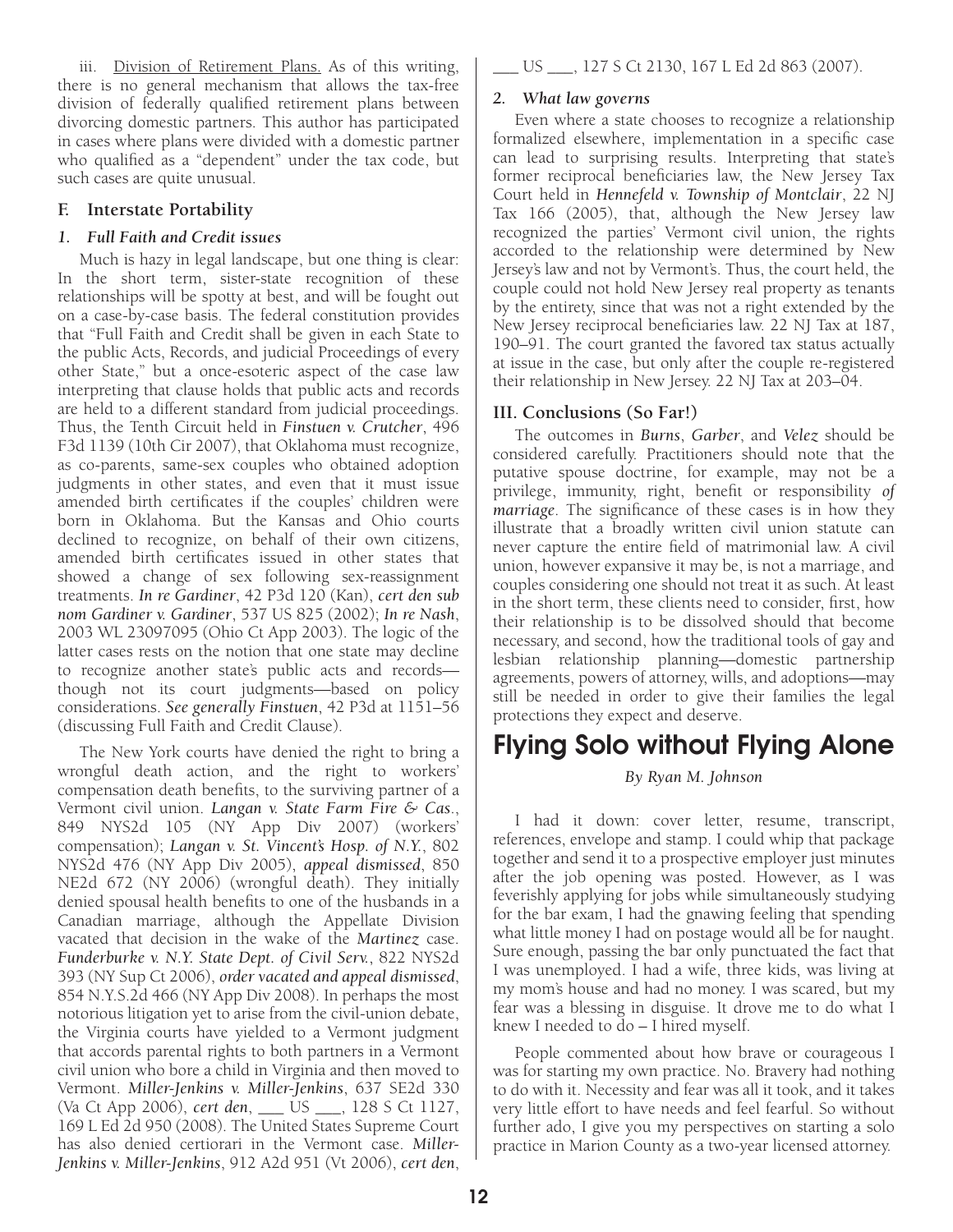#### **You Are Not An Attorney Until You Have A Client.**

Minesweeper was the game of choice during my administrative law class. When starting a new game you sort of click in random spots hoping to avoid a bomb until things just "open up." Starting a law practice works the same way. In the beginning, you need to poke and prod about. Clients will not just find you – you have to go and get them, and you cannot practice law without them. Talk to family, talk to friends, talk to acquaintances and put your name on the Oregon State Bar Referral list – the world needs to know you are accepting clients. My very first case was a referral from an old acquaintance. It was personal injury defense clients who had a gap in their umbrella coverage and was personally liable. I sheepishly asked for a retainer of \$100.00, and thought I was stealing them blind, but they gladly paid. My clients prevailed. Happy with my work, they referred another plaintiff-side personal injury client to me. That person in turn referred a friend to me for another personal injury case. Slowly, my poking and prodding about began to pay off, and things began to "open up."

#### **Let The Law Choose You.**

As long as you are able and prepared to do the work to advocate effectively for your client you need to take almost anything that comes your way so you can find your fit. My second case was a referral from the Oregon State Bar. My client was facing a child custody dispute. With more confidence, I asked for a retainer of \$300.00, and still thought I was stealing them blind, but they gladly paid. I put countless hours into the case and did a full day trial. In the end, my client prevailed. But more importantly, I learned that I had a knack for family law. During my first few months, I practiced in other areas such as criminal law, consumer law, business law and trusts and estates but the fit was not there. In the end, personal injury and family law chose me.

#### **Build Your Network.**

Once the law has chosen you, you need to build your network. The Marion County Bar is phenomenal. Ask and ye shall receive. I introduced myself to as many attorneys in my practice areas as I could as well as the judges. I bought the attorneys lunches and picked their brains. In the end I began forming friendships so that when I had questions (and I had many) I had a list of people to call for direction. I needed more than one or two mentors. I realized that if I was not asking several questions each week then I was ignorant of the many questions I should have been asking. Having multiple mentors helped me respect my mentors' time. It also helped me observe and learn different techniques and styles. I even found that if I played my cards right, my mentor's would occasionally throw my sorry soloing soul a referral.

#### **Don't Reinvent The Wheel.**

Just because you are solo doesn't mean you have to start from scratch. Other attorneys (and their staff) are generally willing to share forms, contacts, know-how and office management techniques. The PLF has a multitude of resources, templates and forms. The OSB Bar Books likewise has forms. There are multiple state wide list serves for various areas of law. There is even a list serve for Salem Startup Solos at [salem-startup-solos@googlegroups.com](mailto:salem-startup-solos@googlegroups.com). Don't be afraid to get information from those who have paved the road before or who are in your same situation.

#### **Put In The Work.**

Going solo takes a lot of commitment and work. I remember going to my office for the first month and spending eight hours each day but yet I only had two clients. I had a goal of making a template of each letter or pleading I created for my current case for future use. This paid huge dividends as my caseload increased as I was better able to quickly and efficiently handle the heavier caseload. Work hard for your clients. I think of, and treat, every client as if they represent ten or more future potential clients. I want as many people as possible walking around thinking that I am the bees' knees (for us younger generation – that means they think I am the best attorney). While you can't please everyone, missing out on or disappointing one potential client could mean missing scores of potential clients down the road.

#### **Get Feedback.**

Performance evaluations are important, and I didn't have a senior partner to give me one. However, many opposing attorneys have been willing to discuss with me my trial or negotiation techniques once the case is finalized. The Marion County Circuit Court Judges likewise are extremely helpful and very gracious about evaluating a performance after a hearing, particularly if you ask them before-hand that you will be seeking their feedback.

#### **Own Your Mistakes.**

You will make mistakes, but you must take responsibility for them. Be honest with your client. When I make a mistake with my client, I tell them, apologize and then I tell them what I am going to do to fix it. When I make a mistake with the opposing attorney or with a judge, I let them know and I apologize. Candor is the best policy, and if there is one thing you can control in a world of worry and inexperience it is your reputation. I have found that if I am willing to do the preparation, no mistake I make is unfixable.

#### **Surround Yourself With Good People And Count Your Blessings.**

You won't be successful without the help of others. Keeping my practice going has been a combination of hard work and a serendipitous landscape of helping hands. I sought out people who understood my goals and my commitment to making things work. Being fluent in Spanish, I was blessed to find a niche within the Hispanic community. I was also blessed to find office space where I found mentors next door – literally. Be grateful for Lady Luck, because you will need her. Finally, when you meet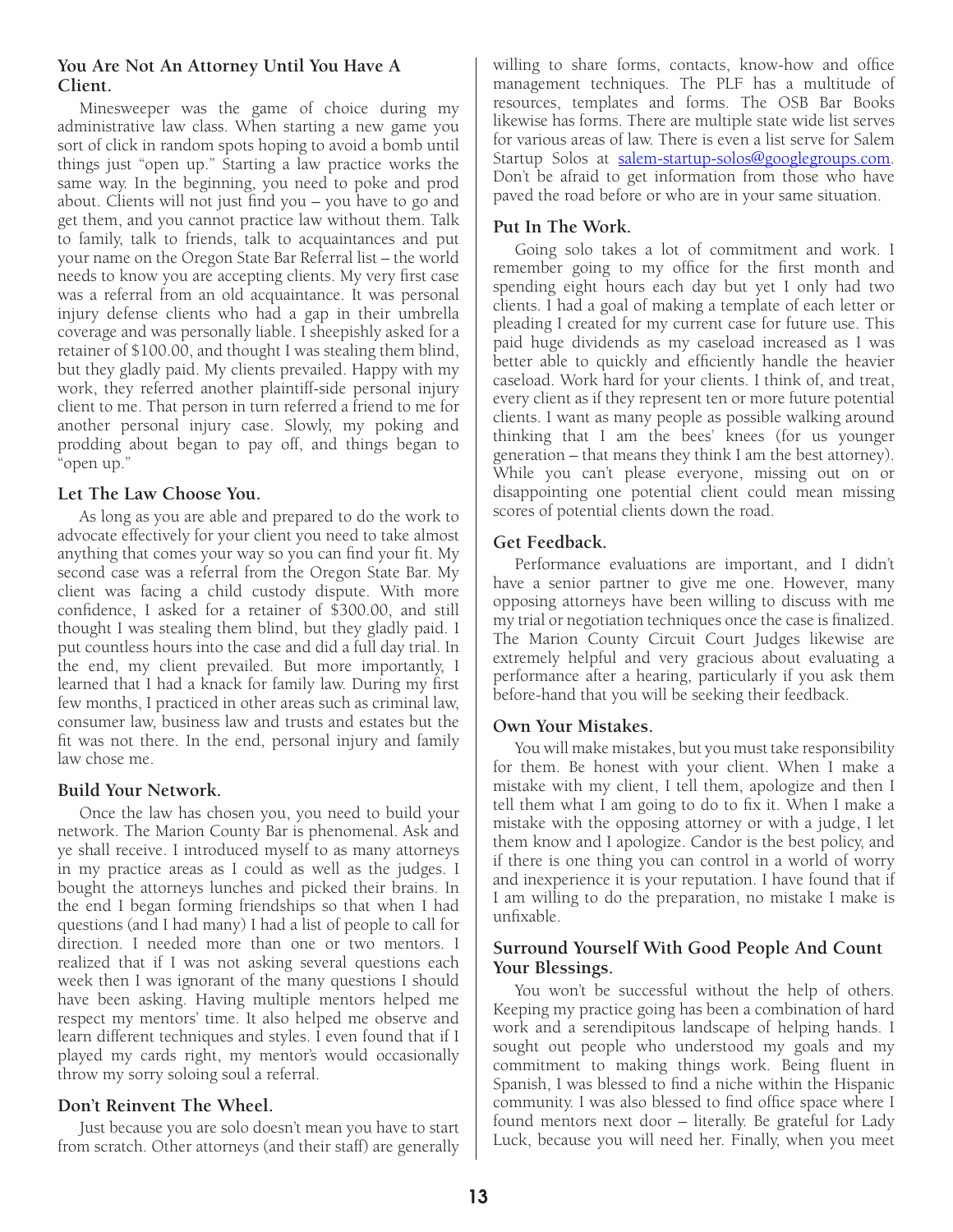with small successes, look first to thank others that made it possible and second to pat yourself on the back. After all, being a successful solo practitioner is not achieved alone.

#### *Anecdotes:*

- *• I now know that asking for a one hundred dollar retainer is not stealing.*
- *• I have increased my required retainer amount.*

Law Office of Ryan M. Johnson, LLC 388 State Street Suite 940 Salem, OR 97301 Phone: (503)990-6641 Fax: (503)990-7378

[www.ryanjohnsonlaw.com](http://www.ryanjohnsonlaw.com)

# Matrimonial Law Grants Available

The Oregon Chapter of the American Academy of Matrimonial Lawyers is accepting grant applications from individuals or organizations who promote the study, practice or development of matrimonial law including but not limited to representing clients, lobbying, teaching, and advising spouses and children. Applications should be submitted to Laura Parrish at 777 High Street #102, Eugene, OR 97401 not later than September 1, 2012.

# MILITARY FAMILY LAW

# Military Divorce: Returning Warriors and "The Home Front"

#### *by Mark E. Sullivan\**

\**Mr. Sullivan is a retired Army Reserve JAG colonel. He practices family law in Raleigh, North Carolina and is the author of The Military Divorce Handbook (Am. Bar Assn., 2nd Ed. 2011). He is a Fellow of the American Academy of Matrimonial Lawyers and has been a board-certified specialist in family law since 1989. He works with attorneys nationwide as a consultant on military divorce issues and to draft military pension division orders. He can be reached at 919-832-8507 and [mark.sullivan@ncfamilylaw.com](mailto:mark.sullivan@ncfamilylaw.com).* 

#### **Return of the Warriors**

The final departure of American troops from Iraq, and the winding down of operations in Afghanistan are both signs of a "new phase of relations" between the U.S. and these countries, to use Vice President Joe Biden's language. This comes with news of other force reductions. The Defense Department has announced a planned drawdown of American military forces in Europe in 2015, with the loss of one or two of the four combat brigades stationed in Germany and Italy. In short, empty outposts overseas means full billets and bedrooms back at home. Many servicemembers (SMs) are returning to the United States.

Those who are coming back from the Middle East are not only from the active-duty forces (Army, Navy, Air Force, Marines and Coast Guard); they are also from the Reserve Component, that is, the National Guard and the Reserves. Thus the homecoming impact will be felt nationwide, not just in communities near military bases. While reuniting with one's family will be a joyous experience for SMs, it may create significant stresses for some. And these stresses may lead to legal consequences.

#### **Stresses and Relationships**

One party has usually been solely in charge of the home for the entire deployment, without any help and with heavy responsibilities for running the home. This means managing the budget, taking care of children and – quite often – holding down a job as well. But the returning SM, having been overseas and in harm's way for a year or more, has his or her own issues. These SMs need time to decompress and to adjust to new responsibilities, routines and duties – both at home and at work.

And what about "the other woman" or "the other man"? Sometimes there is an "interim relationship" which was formed while one spouse was gone. If this is so, it will have to be dissolved so that the marriage may continue. When this doesn't happen, then the marriage will be in trouble and a separation is definitely on the radar screen. The impacts on the parties include separation, interim support, domestic violence, temporary custody and many more issues.

The result for the family law attorney is a confusing welter of rules, laws, cases and problems. When does state law govern? When should the injured party seek redress through the military? How does federal law affect the conflict? Where can one locate co-counsel who is familiar with these matters, a consultant who can give quick and accurate advice, or an expert witness who is available in person or by phone or Skype to assist the court?

#### **Rules and Resources**

Where the Oregon practitioner will find the resources for a military divorce case varies according to the issue involved. The usual matters involved are custody and visitation for minor children, support for the spouse and children, the role of the Servicemembers Civil Relief Act in default rulings and motions to stay proceedings, and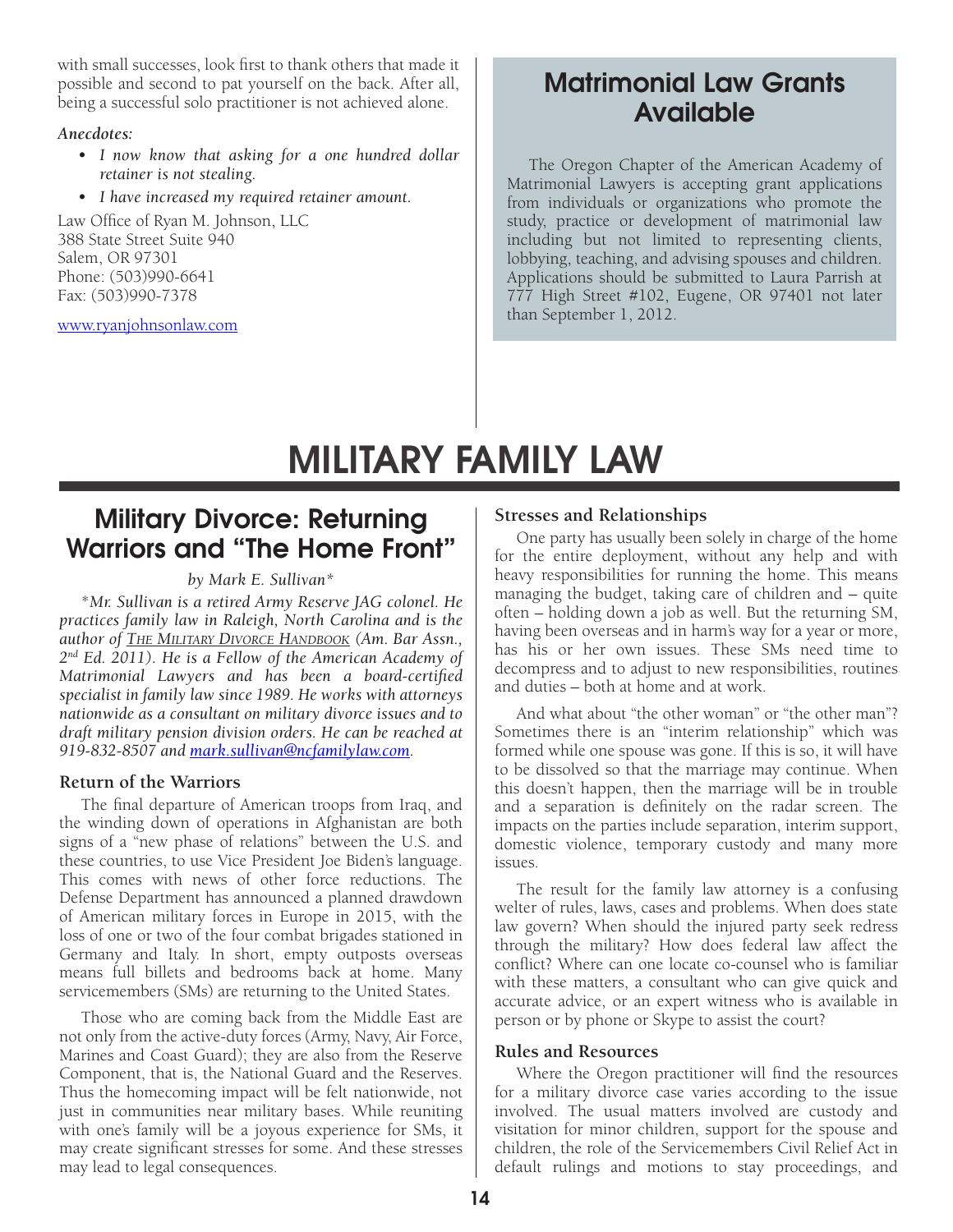division of the military pension. Domestic violence may also be involved in some family law cases involving military personnel. The well-read Oregon attorney is the one best armed to defend or prosecute in these areas. They are complex and often counter-intuitive. A mentor, consultant or expert will often be useful as a guide through the wilderness.

There are several sources of information for the attorney caught up in these problem areas. For the following scenarios, assume that the parties are Army Sergeant Fred Wilson and his wife, Maria Wilson, the mother of their two minor children.

#### **The Servicemembers Civil Relief Act (SCRA)**

Formerly known as the Soldiers' and Sailors' Civil Relief Act, the SCRA is found at 50 U.S.C. App. § 501 *et seq.* It was passed by Congress in 2003. The two most important areas in civil litigation are the rules for default judgments (when the SM has not entered an appearance) and the motion for stay of proceedings. The former requires an affidavit as to the Fred's military status and the appointment of an attorney for Fred by the judge. The duties of the attorney are not specified, and there are no provisions for payment. The default section of the SCRA is at 50 U.S.C. App. § 521.

At 50 U.S.C. App. § 522 are the requirements for Fred's obtaining a continuance (called a "stay of proceedings" in the Act) for 90 days or more. Here are the requirements:An overview of the Act is found at "A Judge's Guide to the Servicemembers Civil Relief Act," at www.abanet.org/ family/military (the website of the ABA Family Law Section's Military Committee). The Guide tells about the requirements and protections of the SCRA and the steps one should take to comply with the Act's requirements. It contains a sample motion for stay of proceedings and what the appointed attorney needs to do to protect his or her *newest client*.

#### **Family Support – Rules and Regulations**

Fred is required to provide adequate support to Maria and the children; each of the military services has a regulation requiring adequate support of family members. The Air Force support policy is found at SECAF INST. 36-2906 and AFI 36-2906. (Note: Numbered rules and regulations can be easily found by typing the number of the regulation into one's favorite search engine). The Marine Corps policy on support of dependents is found at Chapter 15, LEGALADMINMAN, found at [http://www.](http://www.marines.mil/unit/mcieast/sja/Pages/legal-assistance/domestic-relations/default.aspx) [marines.mil/unit/mcieast/sja/Pages/legal-assistance/](http://www.marines.mil/unit/mcieast/sja/Pages/legal-assistance/domestic-relations/default.aspx) [domestic-relations/default.aspx](http://www.marines.mil/unit/mcieast/sja/Pages/legal-assistance/domestic-relations/default.aspx). The Navy Policy for support issues is at MILPERSMAN, arts. 1754-030 and 5800-10 (paternity). Go to [http://www.public.navy.mil/](http://www.public.navy.mil/bupers-npc/reference/milpersman/Pages/default.aspx) [bupers-npc/reference/milpersman/Pages/default.aspx](http://www.public.navy.mil/bupers-npc/reference/milpersman/Pages/default.aspx). The policy of the U.S. Coast Guard is located at COMDTINST M1000.6A, ch. 8M. This may be found at **[http://isddc.dot.](http://isddc.dot.gov/OLPFiles/USCG/010564.pdf)** [gov/OLPFiles/USCG/010564.pdf](http://isddc.dot.gov/OLPFiles/USCG/010564.pdf). The nonsupport policies and rules of the U.S. Army are found at AR [Army Regulation] 608-99. See also the *Silent Partner* info-letter on "Child Support Options" at the ABA website shown above.

Knowing Fred's pay and allowances is a key factor in determining support. All SMs receive a twice-monthly LES (leave-and-earnings statement). To learn how to decipher one of these, just type into any search engine "read an LES" to find a guide explaining the various entries on the form. Base pay is the "salary" which each SM receives. There is also the BAH (Basic Allowance for Housing) and BAS (Basic Allowance for Subsistence), which are non-taxable. Those stationed overseas and living off-base receive a non-taxable OHA (Overseas Housing Allowance). Information on these allowances is at the following website: [http://militarypay.](http://militarypay.defense.gov/Pay/Allowances.html) [defense.gov/Pay/Allowances.html](http://militarypay.defense.gov/Pay/Allowances.html). Pay received in a combat zone is tax-free, and the IRS publishes an excellent guide to the various forms of pay and allowances, as well as the tax benefits for SMs and family members, the *Armed Forces Tax Guide*, IRS Publication 3 (available at [www.irs.gov](http://www.irs.gov)).

There are numerous garnishment resources at the website for the Defense Finance and Accounting Service (DFAS), located at [www.dfas.mil](http://www.dfas.mil). The statutory basis for garnishment is at 42 U.S.C. §§ 659-662 and the administrative basis is at 5 C.F.R. Part 581. A list of designated agents (and addresses) for military garnishment is at 5 C.F.R. Part 581, Appendix A. Military finance offices will honor a garnishment order that is "regular on its face." 42 U.S.C. § 659 (f). *See also United States v. Morton*, 467 U.S. 822 (1983) (holding that legal process regular on its face does not require the court have personal jurisdiction, only subject matter jurisdiction). Limits on garnishment are found in the Consumer Credit Protection Act, 15 U.S.C. § 1673.

#### **Custody and Visitation**

Custody and visitation options for Fred and Maria are governed by Oregon statutes and case law. Specific legislative enactments dealing with protection of servicemembers and their children are as follows:

- In a proceeding to reconsider custody, the requirement that a military deployment of the custodial parent is not, by itself, a change of circumstances (ORS 107.135(13));
- Limitations on modifying or setting aside any judgment as to custody or visitation when a parent is deployed (ORS 107.145(2));
- The requirement that when a court has entered a temporary order for custody and visitation, the child's absence from Oregon during the deployment shall be considered "a temporary absence for purposes of the Uniform Child Custody Jurisdiction and Enforcement Act," so that Oregon retains exclusive continuing jurisdiction over custody (ORS 107.145(6));
- The authorization of the court to allow delegated visitation if a visiting parent is deployed (ORS  $109.056(3)$ ;
- • Expedited hearings for deploying parents or parents whose deployment is imminent (ORS 107.146(1))
- Use of electronic means to conduct the hearing when a deploying parent (or one whose deployment is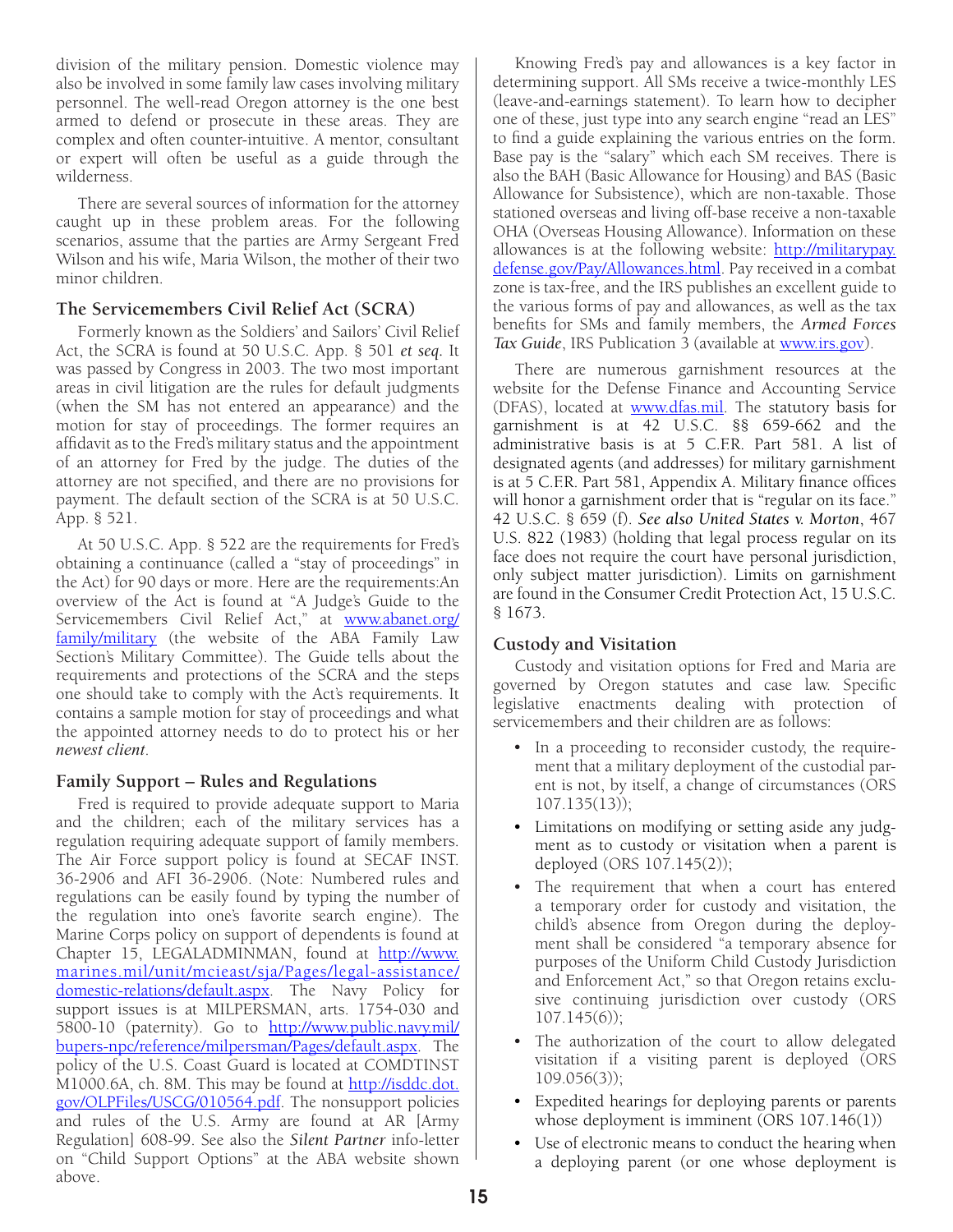imminent) is not able to personally appear for testimony (ORS 107.146(2); and

• Provisions for accommodating the leave schedule and other circumstances of the deployed parent by temporary order (ORS 107.145 (3)(a) and (b).

#### **Other Custody Issues**

For general information on military custody and visitation issues, "Counseling on Custody and Visitation Issues" is a useful *Silent Partner* info-letter. It is found at the ABA website mentioned above.

If Fred is overseas and retaining the children beyond the date of return in the custody order or keeping the children, and a custody order requires their return, then Maria can use Department of Defense (DoD) Instruction 5525.09, 32 C.F.R. Part 146 (February 10, 2006), to obtain the return of children. In general, this Instruction requires SMs, employees, and family members outside the United States to comply with court orders requiring the return of minor children who are subject to court orders regarding custody or visitation.

#### **Military Pension Division**

The division of property upon divorce often involves military retirement benefits. The reader can find much useful information on rules and restrictions for the garnishment of military retired pay at the website of the Defense Finance and Accounting Service (DFAS), [www.](http://www.dfas.mil) [dfas.mil](http://www.dfas.mil) > "Find Garnishment Information" > "Former Spouses' Protection Act." In addition to a legal overview, there is a section on what the maximum allowable payments are and an attorney instruction guide on how to prepare pension division orders.

There is also a survivor annuity available to former spouses, the Survivor Benefit Plan (SBP). Information on the SBP is at the same website above at the "Retired Military and Annuitants" tab (under "Survivors and Beneficiaries") and at the "Provide for Loved Ones" link at this tab.

The federal statute which authorizes military pension division, the Uniformed Services Former Spouses' Protection Act, is set out at 10 U.S.C. § 1408, and the Survivor Benefit Plan is located at 10 U.S.C. § 1447 *et seq.* The Defense Department rules for both are in the DODFMR (Department of Defense Financial Management Regulation), [http://comptroller.defense.gov/fmr/.](http://comptroller.defense.gov/fmr/)

There are seven *Silent Partner* info-letters on dividing military retired pay and SBP coverage. All of these are found at the ABA website shown above.

#### **Domestic Violence**

The DoD Instruction on domestic violence is DoDI 6400.6 "Domestic Abuse Involving DoD Military and Certain Affiliated Personnel (August 21, 2007). Other websites containing useful information about the rules and procedures in this area are:

[www.vawnet.org](http://www.vawnet.org) (National Online Resource Center on Violence Against Women),

- [www.ncdsv.org/ncd\\_militaryresponse.html](http://www.ncdsv.org/ncd_militaryresponse.html) (National Center on Domestic and Sexual Violence)
- and **[www.bwjp.org](http://www.bwjp.org)** (Battered Women's Justice Project).

An excellent summary of the remedies and responses is found in "Domestic Violence Report," April/May 2001 by Christine Hansen, Executive Director of The Miles Foundation, which is at [http://civicresearchinstitute.com/](http://civicresearchinstitute.com/dvr_military.pdf) dvr\_military.pdf.

#### **Conclusion**

Handling a military family law case can be a challenging experience for the Oregon practitioner. By using these rules, resources and regulations, the attorney can do a better job of providing prompt and professional guidance and protections for the servicemember and the spouse.

# Correction Notice

In Mark Sullivan's "The Missing Military Annuity – Case Continued," in the September issue of Family Law Newsletter, the following language was proposed to give the former spouse coverage under Survivor Benefit Plan  $(SBP)$  –

Mary Doe, the plaintiff, shall also be awarded former spouse coverage under the Survivor Benefit Plan, with defendant's retired pay as the base amount.

The author advises that, in light of a recent ruling by the Defense Finance and Accounting Service (DFAS) that denied SBP coverage to a former-spouse applicant due to unclear wording of the court order, the following language should be used to secure SBP coverage instead of the above clause:

John Doe, the defendant, shall immediately elect former-spouse coverage for Mary Doe, the plaintiff, under the Survivor Benefit Plan, with his full retired pay as the base amount.

#### Mark

Mark E. Sullivan Law Offices of Mark E. Sullivan, P.A.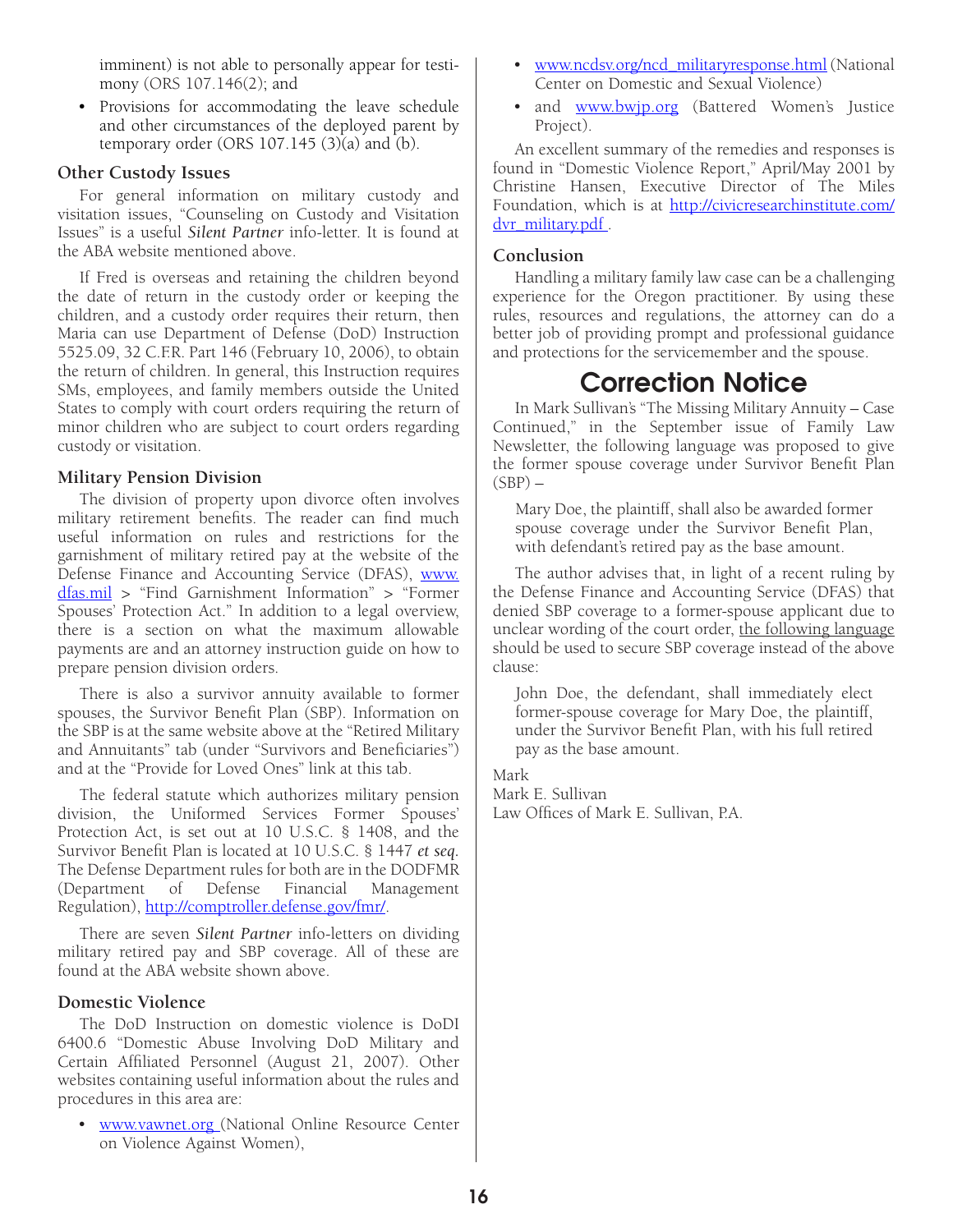**CASENOTES** 

*Editor's Note: these are brief summaries only. Counsel should read the full opinion. A hyperlink is provided to the on-line opinion for each case.* 

## SUPREME COURT

There were no family law decisions in the Supreme Court during this period.

# OREGON COURT OF APPEALS CHILD SUPPORT

*Celin Janel Bock and Robert David Bock*, 249 Or App \_\_ (2012) A146968

[http://www.publications.ojd.state.or.us/Publications/](http://www.publications.ojd.state.or.us/Publications/A146968.pdf) [A146968.pdf](http://www.publications.ojd.state.or.us/Publications/A146968.pdf)

Trial Court: Kirsten E. Thompson, Judge, Washington County Circuit Court

Opinion: Hadlock, J.

Father appeals a supplemental judgment that modified the child-support provisions of the judgment that dissolved his marriage to mother. Father argues that the parties' economic circumstances had not changed substantially and unexpectedly since the time of the original judgment and that the court therefore lacked authority to modify it.

Held: There was no unanticipated substantial change to the parties' economic circumstances. No evidence in the record supports the trial court's finding that the benefit that mother received from the "long-half" property division had been "used up." Moreover, under the specific circumstances of this case, a four percent increase in father's income over 17 months did not amount to a substantial and unanticipated change in circumstances. Accordingly, the trial court lacked authority to modify father's child-support obligations. Reversed. CA 04.04.12

#### PROPERTY DIVISION

*Dale Andrew Gay and Traci Anne Gay*, 250 Or App \_\_ (2012) A144993

[http://www.publications.ojd.state.or.us/Publications/](http://www.publications.ojd.state.or.us/Publications/A144993.pdf) [A144993.pdf](http://www.publications.ojd.state.or.us/Publications/A144993.pdf)

Trial Court: David B. Connell, Judge, Benton County Circuit Court

Opinion: Schuman, P. J.

Wife appeals a judgment of dissolution, assigning error to the trial court's distribution to each party of its own minority shares in a closely held corporation. Wife contends that the court should have assigned a value to the shares, distributed all of them to husband, and imposed an equalizing judgment.

Held: In determining that a just and proper division would be achieved by having the parties retain their shares, the trial court did not abuse its discretion. Affirmed. CA 05.16.12

#### SPOUSAL SUPPORT; DEBT

*Keith Ryder Berg and Debra Lynn Berg*, 250 Or App \_\_\_ (2012) A146447

[http://www.publications.ojd.state.or.us/Publications/](http://www.publications.ojd.state.or.us/Publications/A146447.pdf) [A146447.pdf](http://www.publications.ojd.state.or.us/Publications/A146447.pdf)

Trial Court: G. Philip Arnold, Judge, Jackson County Circuit Court

Opinion: Wollheim, J.

Wife appeals a judgment dissolving the parties' 18-year marriage, contending that the trial court did not award an adequate amount or duration of spousal support, and erred in treating as a marital obligation indebtedness that the parties incurred for the remodel of their kitchen after the filing of the dissolution petition.

Held: The Court of Appeals held that, based on the record, it could not say that the amount or duration of spousal support, or the property division, was an abuse of discretion. Affirmed. CA 05.16.12

#### STALKING ORDER

*S. A. B. v. Emmy M. Roach*, 249 Or App \_\_ (2012) A142587

[http://www.publications.ojd.state.or.us/Publications/](http://www.publications.ojd.state.or.us/Publications/A142587.pdf) [A142587.pdf](http://www.publications.ojd.state.or.us/Publications/A142587.pdf)

Trial Court: Cindee S. Matyas, Judge, Clatsop County Circuit Court

Opinion: Duncan, J.

Pursuant to ORS 30.866, petitioner sought and obtained a stalking protective order against respondent, her neighbor. Respondent appeals, arguing that the court erred in concluding that she engaged in repeated, unwanted contacts that caused petitioner subjective and objectively reasonable alarm and coercion, as required under ORS 30.866.

Held: The insults and obscenities that respondent directed toward petitioner and her family and the statement, "We know what to do with your type," were not "threats" as required by *State v. Rangel*, 328 Or 294, 303, 977 P2d 379 (1999). As to respondent's act of picking up an axe or hoe, because the record did not indicate when- or whether--petitioner learned of that incident or what her reaction was, the incident was not an actionable "contact."